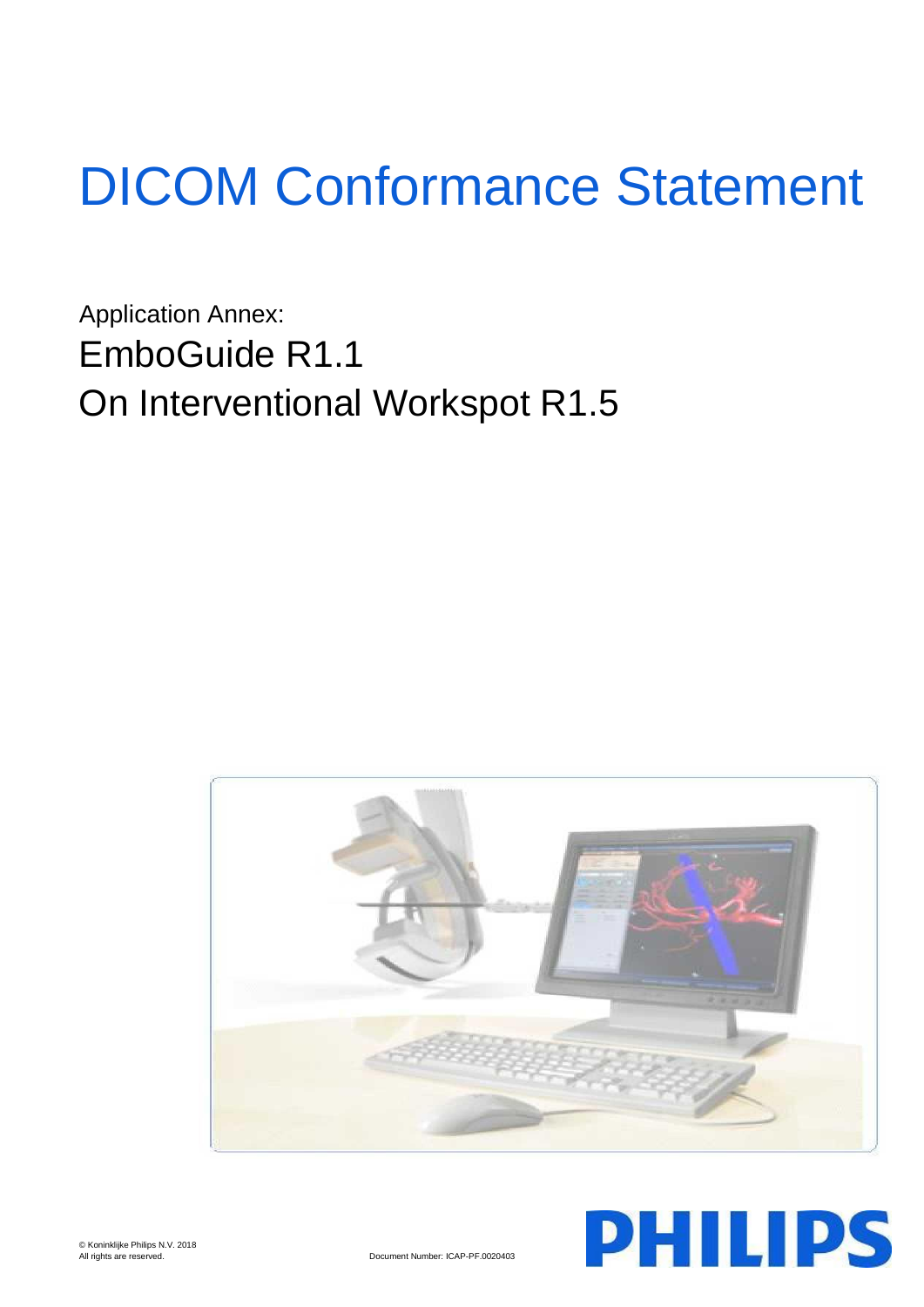**Issued by:** Philips Medical Systems Nederland BV, a Philips Healthcare company,

P.O. Box 10.000 5680 DA Best The Netherlands

Internet: www.philips.com/dicom

Document Number: ICAP-PF.0034853 Date: 19-Sep-2018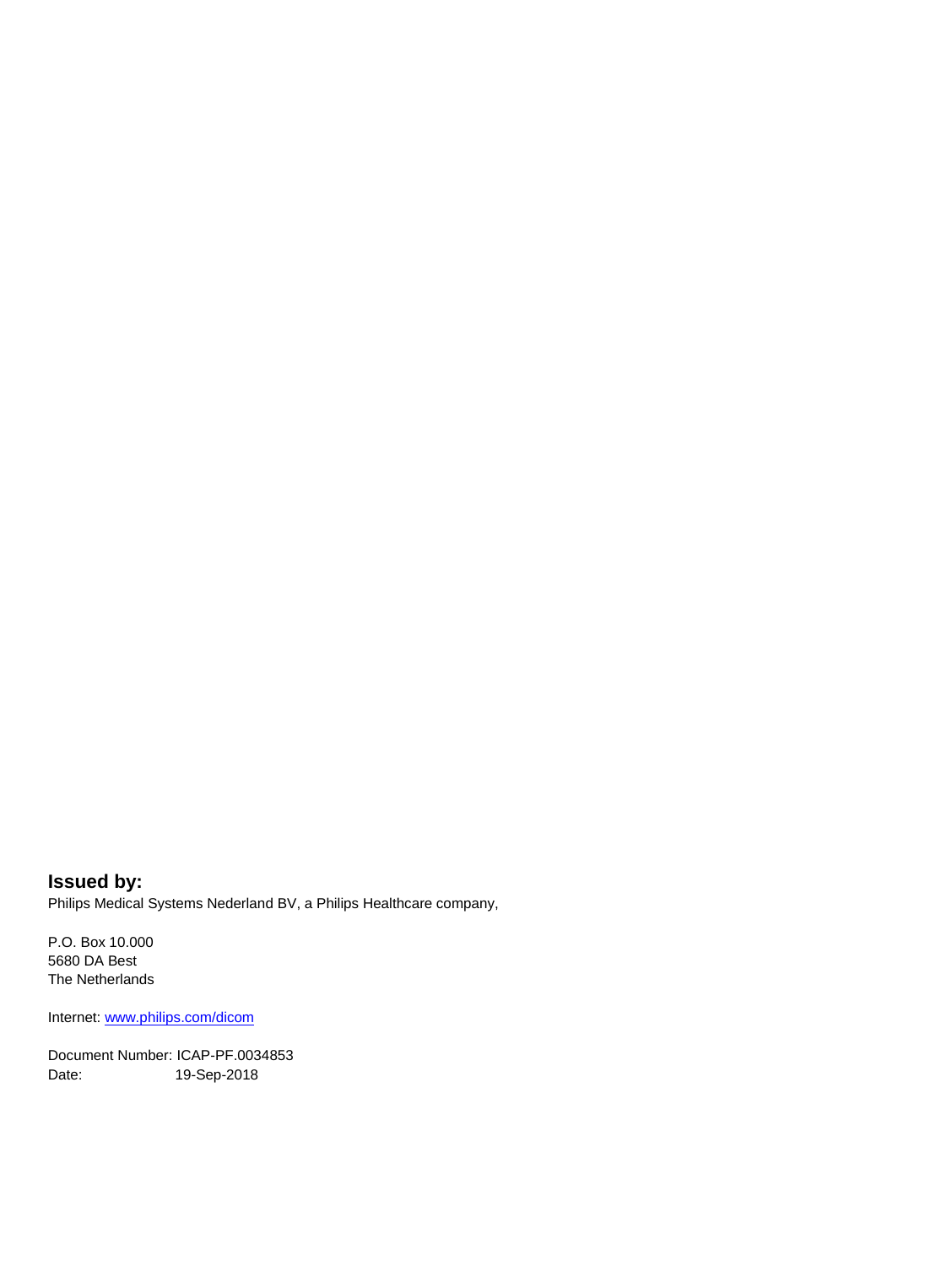# **Table of Contents**

| $\mathbf{1}$ . |  |
|----------------|--|
| 1.1.           |  |
| 1.2.           |  |
| 2.             |  |
| 2.1.           |  |
| 2.1.1          |  |
| 2.1.2.         |  |
| 2121           |  |
| 2.1.2.2.       |  |
| 2.1.2.3        |  |
| 2.1.2.4        |  |
| 2.1.2.5        |  |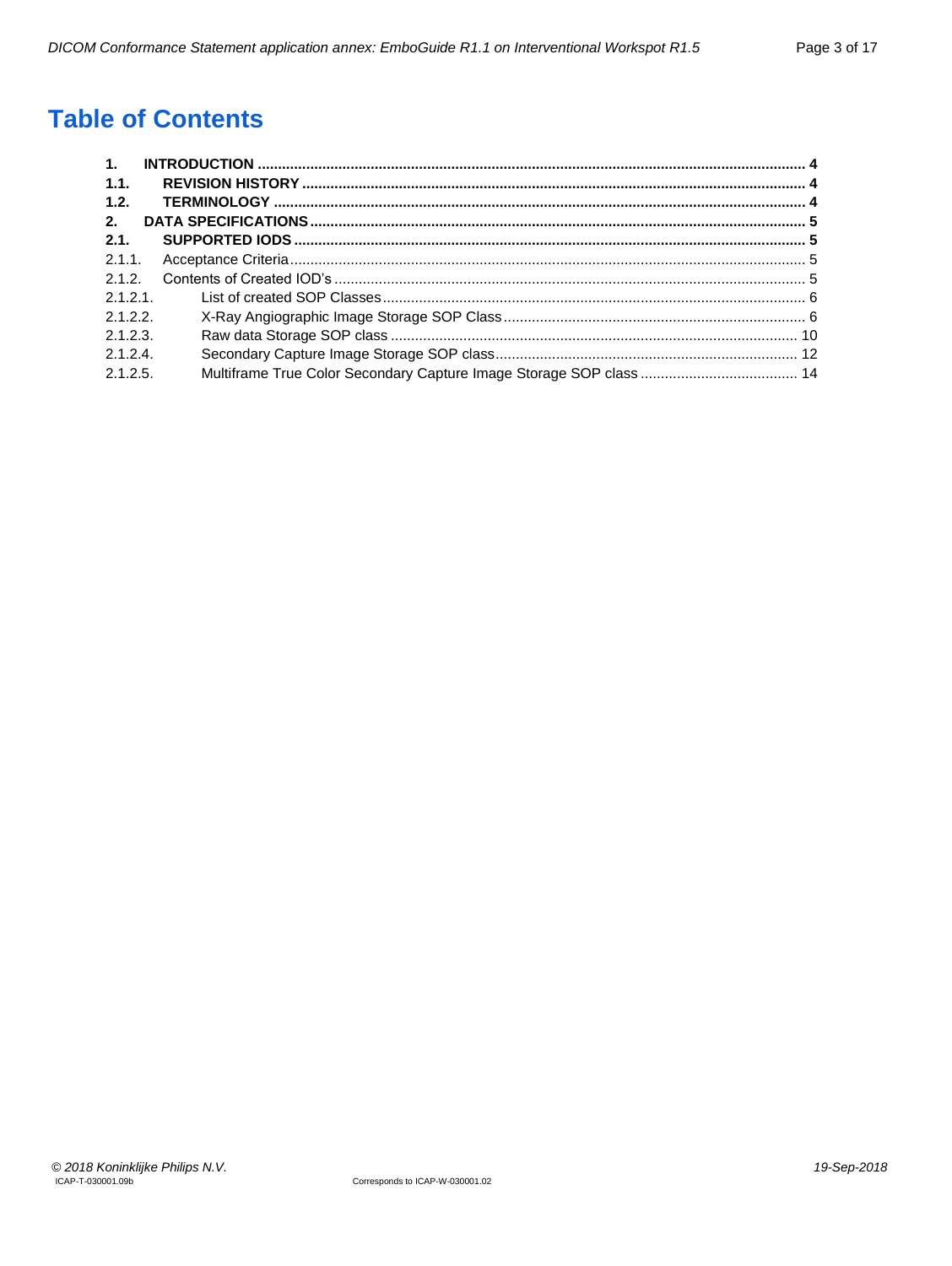## <span id="page-3-0"></span>**1. Introduction**

This DICOM Conformance Statement annex is applicable to the EmboGuide 1.1 Application, later referred to as EmboGuide application. In general the EmboGuide application is the user environment for viewing and analyzing XA images in order to guide the physician during tumor embolization procedures.

### <span id="page-3-1"></span>**1.1. Revision History**

The revision history below provides dates and differences among individual document versions.

#### **Table 1: Revision History**

| <b>Document Version</b> | Date of Issue | <b>Status</b> | <b>Description</b>                                               |
|-------------------------|---------------|---------------|------------------------------------------------------------------|
| 00                      | 19-Sep-2018   | Authorized    | Final Version for EmboGuide R1.1 on Interventional Workspot R1.5 |

### <span id="page-3-2"></span>**1.2. Terminology**

| <b>DICOM</b> | Digital Imaging and Communications in Medicine |
|--------------|------------------------------------------------|
| iod          | Information Object Definition                  |
| UID          | Unique Identifier                              |
| VR           | Value Representation                           |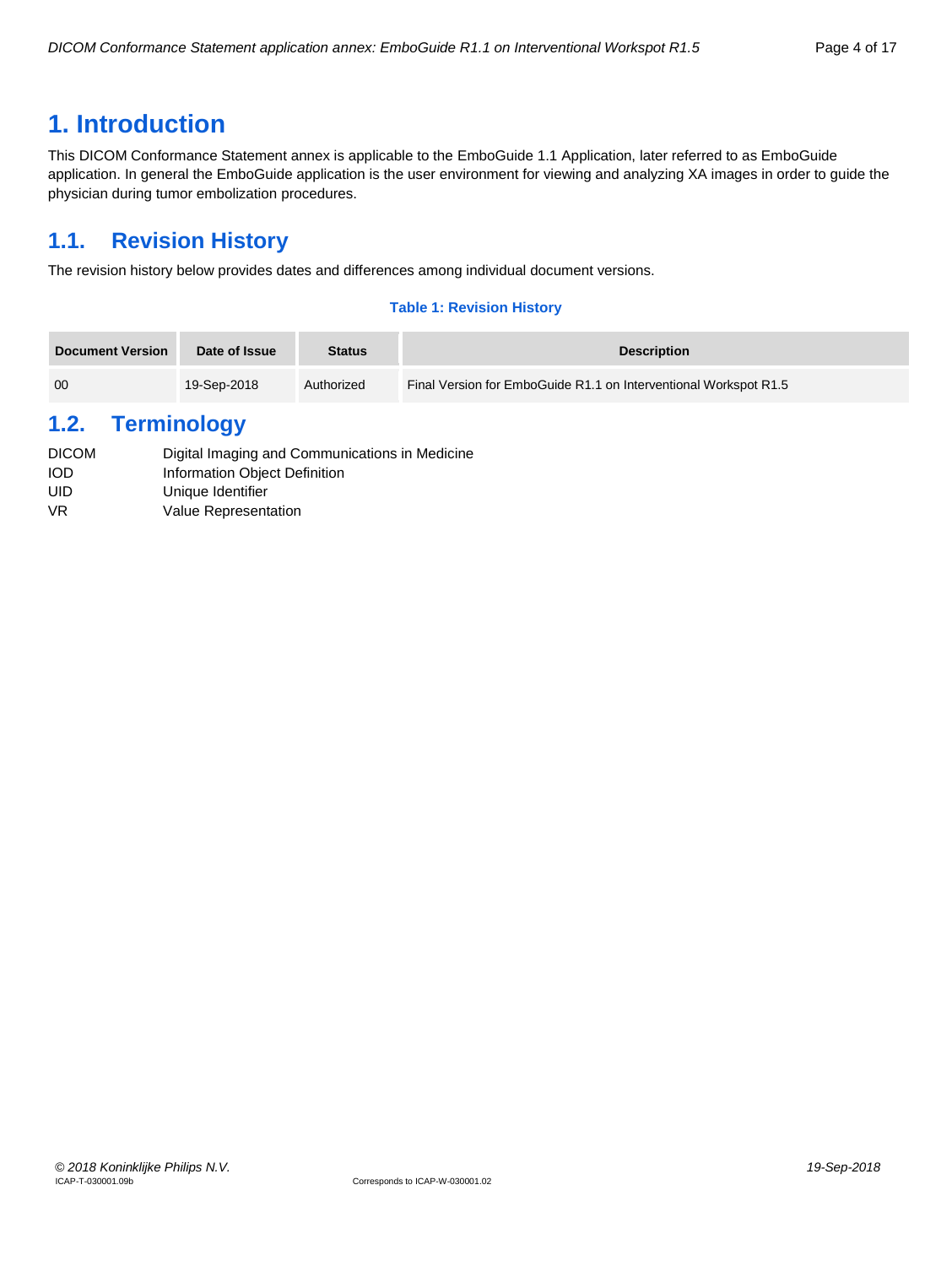# <span id="page-4-0"></span>**2. Data Specifications**

### <span id="page-4-1"></span>**2.1. Supported IODs**

This section specifies each IOD accepted and / or created by EmboGuide Application.

### ACCEPTED The applicable IOD is accepted for storage in the repository of the hosting platform and supported for import EmboGuide Application for viewing and analysis.

CREATED The EmboGuide Application supports generation of derived data by using the applicable IOD and is able to store this data in the repository of the hosting platform.

**Table 2: Supported IOD's**

| <b>IOD</b>                                                      | <b>Support</b>               |                 |                |
|-----------------------------------------------------------------|------------------------------|-----------------|----------------|
| <b>Name</b>                                                     | <b>UID</b>                   | <b>ACCEPTED</b> | <b>CREATED</b> |
| Raw Data Storage SOP Class                                      | 1.2.840.10008.5.1.4.1.1.66   | No              | Yes            |
| X-Ray Angiographic Image Storage SOP Class                      | 1.2.840.10008.5.1.4.1.1.12.1 | Yes             | Yes            |
| Multiframe True Color Secondary Capture Image Storage SOP Class | 1.2.840.10008.5.1.4.1.1.7.4  | No              | Yes            |
| Secondary Capture Image Storage SOP Class                       | 1.2.840.10008.5.1.4.1.1.7    | No              | Yes            |

### <span id="page-4-2"></span>**2.1.1. Acceptance Criteria**

This section specifies the acceptance criteria applied by EmboGuide Application to which a dataset should adhere before it can be imported into the application. This can be criteria on the highest level (e.g. data from a certain manufacturer or system model) or certain DICOM attributes mandatory to be present into the dataset holding a specific value. In case one or more Philips private attributes are required, then a list of supported Philips system models will be mentioned.

#### **Table 3: Accepted system models**

| <b>Manufacturer</b> | <b>Modality</b> | <b>System Model Name(s)</b> |
|---------------------|-----------------|-----------------------------|
| Not applicable      | Not applicable  | Not applicable              |

#### **Table 4: Accepted transfer syntaxes per IOD**

| <b>IOD</b>                                    |                              | <b>Transfer Syntax</b>                                                                                                                                                                                                                                                                                         |                                                                                                                                                                                                                          |  |  |  |  |
|-----------------------------------------------|------------------------------|----------------------------------------------------------------------------------------------------------------------------------------------------------------------------------------------------------------------------------------------------------------------------------------------------------------|--------------------------------------------------------------------------------------------------------------------------------------------------------------------------------------------------------------------------|--|--|--|--|
| <b>Name</b>                                   | <b>UID</b>                   | <b>Name</b>                                                                                                                                                                                                                                                                                                    | <b>UID</b>                                                                                                                                                                                                               |  |  |  |  |
| X-Ray Angiographic Image Storage SOP<br>Class | 1.2.840.10008.5.1.4.1.1.12.1 | Implicit VR Little Endian<br>Explicit VR Big Endian<br>Explicit VR Little Endian<br>JPEG 2000 Image Compression<br>JPEG 2000 Image Compression<br>(Lossless Only)<br>JPEG Baseline (Process 1)<br>JPEG Extended (Process 2 & 4)<br>JPEG Lossless, Non-Hierarchical,<br>FOP (Process 14)<br><b>RLE Lossless</b> | 1.2.840.10008.1.2<br>1.2.840.10008.1.2.2<br>1.2.840.10008.1.2.1<br>1.2.840.10008.1.2.4.91<br>1.2.840.10008.1.2.4.90<br>1.2.840.10008.1.2.4.50<br>1.2.840.10008.1.2.4.51<br>1.2.840.10008.1.2.4.70<br>1.2.840.10008.1.2.5 |  |  |  |  |
| <b>Table 5: Accepted attribute values</b>     |                              |                                                                                                                                                                                                                                                                                                                |                                                                                                                                                                                                                          |  |  |  |  |

| <b>Attribute Name</b> | <b>Attribute Number</b> | Values / Comments |
|-----------------------|-------------------------|-------------------|
| Not applicable        | Not applicable          | Not applicable    |

### <span id="page-4-3"></span>**2.1.2. Contents of Created IOD's**

*© 2018 Koninklijke Philips N.V. 19-Sep-2018* This section specifies in detail the attribute contents of created data objects. Attributes are grouped together by its corresponding module as specified by DICOM standard. Philips private attributes are excluded for specification.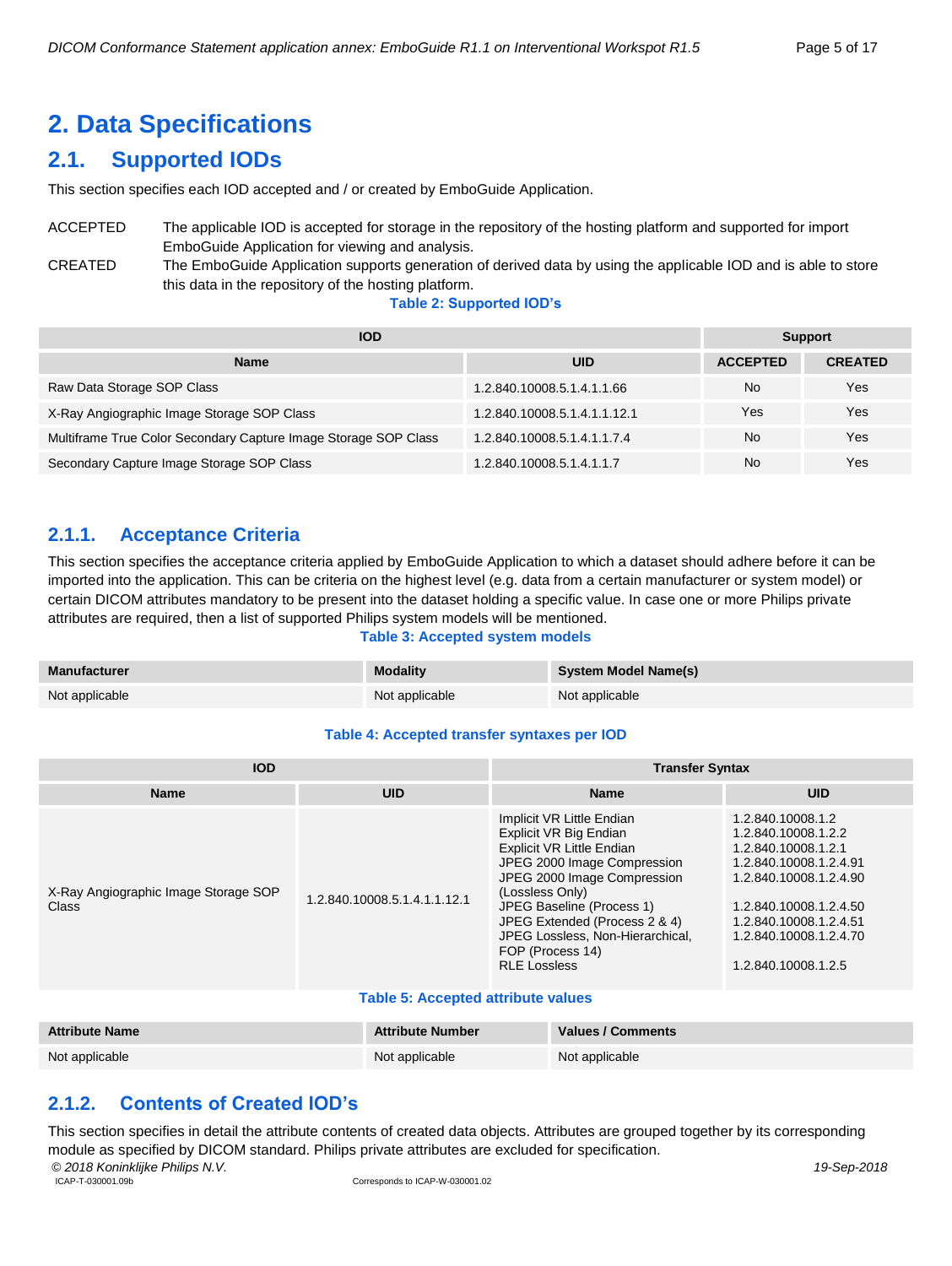Abbreviations used in the Module table for the column "Presence of Value" are:

- ALWAYS The attribute is always present with a value
- EMPTY The attribute is always present without any value (attribute sent zero length)
- VNAP The attribute is always present and its Value is Not Always Present (attribute sent zero length if no value is present)
- ANAP The attribute is present under specified condition if present then it will always have a value

The abbreviations used in the Module table for the column "Source" are:

- AUTO The attribute value is generated automatically
- CONFIG The attribute value source is a configurable parameter
- COPY The attribute value source is another SOP instance
- FIXED The attribute value is hard-coded in the application
- IMPLICIT The attribute value source is a user-implicit setting
- MPPS The attribute value is the same as that use for Modality Performed Procedure Step
- MWL The attribute value source is a Modality Worklist
- USER The attribute value source is explicit user input

#### <span id="page-5-0"></span>**2.1.2.1. List of created SOP Classes**

#### **Table 6: List of created SOP Classes**

| <b>SOP Class Name</b>                                           | <b>SOP Class UID</b>         |
|-----------------------------------------------------------------|------------------------------|
| X-Ray Angiographic Image Storage SOP Class                      | 1.2.840.10008.5.1.4.1.1.12.1 |
| Raw Data Storage SOP Class                                      | 1.2.840.10008.5.1.4.1.1.66   |
| Secondary Capture Image Storage SOP Class                       | 1.2.840.10008.5.1.4.1.1.7    |
| Multiframe True Color Secondary Capture Image Storage SOP Class | 1.2.840.10008.5.1.4.1.1.7.4  |

#### <span id="page-5-1"></span>**2.1.2.2. X-Ray Angiographic Image Storage SOP Class**

#### **Table 7: IOD of Created X-Ray Angiographic Image Storage Instances**

| <b>Information Entity</b> | <b>Module</b>                   | <b>Presence Of Module</b> |
|---------------------------|---------------------------------|---------------------------|
| Patient                   | <b>Patient Module</b>           | <b>ALWAYS</b>             |
| Study                     | <b>General Study Module</b>     | <b>ALWAYS</b>             |
| Series                    | <b>General Series Module</b>    | <b>ALWAYS</b>             |
| Equipment                 | <b>General Equipment Module</b> | <b>ALWAYS</b>             |
| Image                     | General Image Module            | <b>ALWAYS</b>             |
|                           | Image Pixel Module              | <b>ALWAYS</b>             |
|                           | Cine Module                     | <b>ALWAYS</b>             |
|                           | <b>Multi-Frame Module</b>       | <b>ALWAYS</b>             |
|                           | Display Shutter Module          | <b>ALWAYS</b>             |
|                           | X-Ray Image Module              | <b>ALWAYS</b>             |
|                           | X-Ray Acquisition Module        | <b>ALWAYS</b>             |
|                           | X-Ray Table Module              | <b>ALWAYS</b>             |
|                           | <b>XA Positioner Module</b>     | <b>ALWAYS</b>             |
|                           | DX Detector Module              | <b>ALWAYS</b>             |
|                           | <b>VOI LUT Module</b>           | <b>ALWAYS</b>             |
|                           | SOP Common Module               | <b>ALWAYS</b>             |

#### **Table 8: Patient Module**

| <b>Attribute Name</b> | Tag       | <b>VR</b> | Value | <b>Presence of Value</b> | <b>Source</b> | Comment |
|-----------------------|-----------|-----------|-------|--------------------------|---------------|---------|
| Patient's Name        | 0010.0010 | <b>PN</b> |       | VNAP                     |               |         |
| Patient ID            | 0010,0020 | LO        |       | <b>VNAP</b>              |               |         |

*© 2018 Koninklijke Philips N.V. 19-Sep-2018*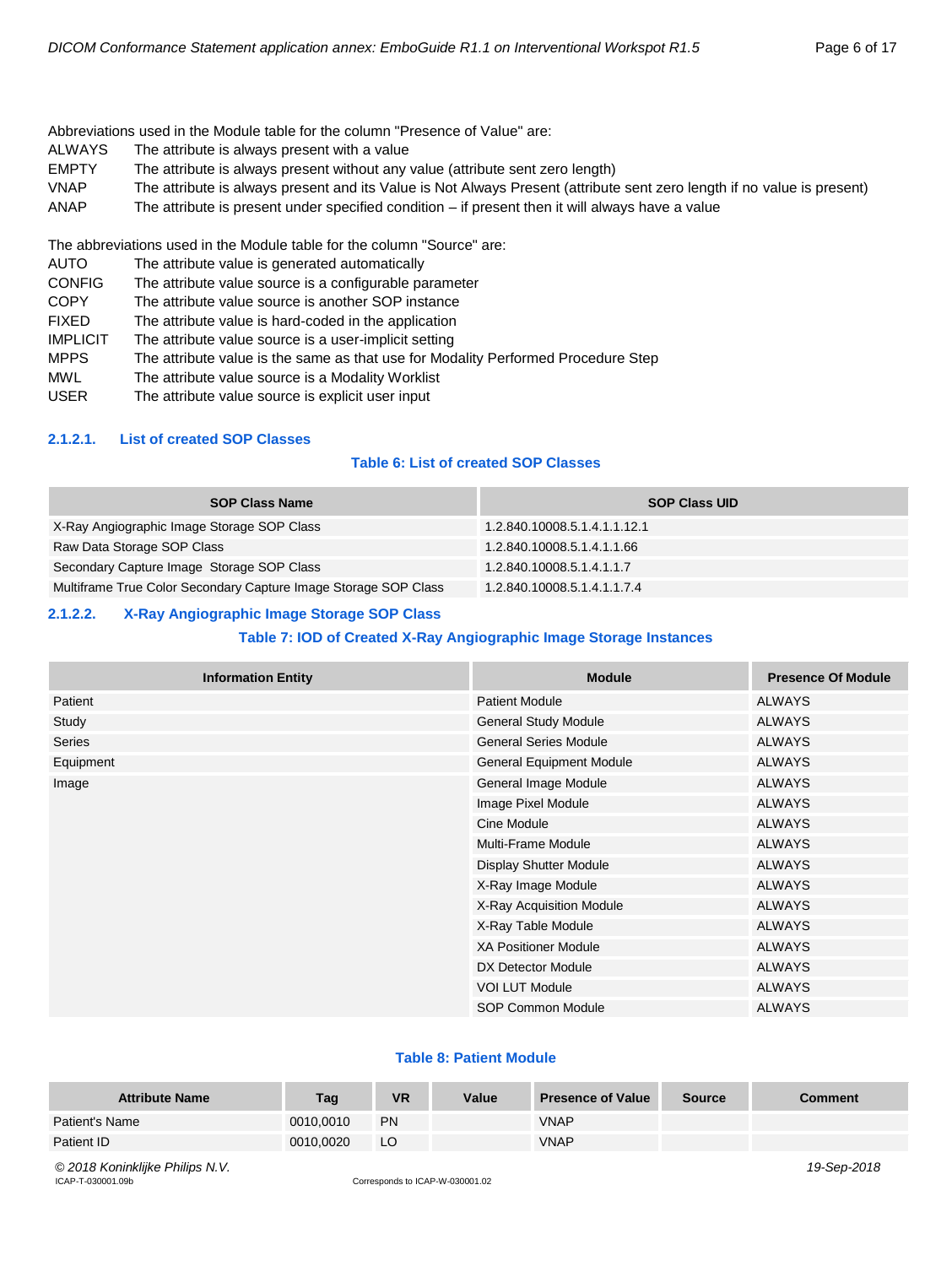| Patient's Birth Date | 0010,0030 | DA        | <b>VNAP</b> |  |
|----------------------|-----------|-----------|-------------|--|
| Patient's Sex        | 0010,0040 | <b>CS</b> | <b>VNAP</b> |  |

#### **Table 9: General Study Module**

| <b>Attribute Name</b>      | Tag       | <b>VR</b> | Value | <b>Presence of Value</b> | <b>Source</b> | <b>Comment</b> |
|----------------------------|-----------|-----------|-------|--------------------------|---------------|----------------|
| <b>Study Date</b>          | 0008,0020 | DA        |       | <b>VNAP</b>              |               |                |
| <b>Study Time</b>          | 0008,0030 | <b>TM</b> |       | <b>VNAP</b>              |               |                |
| <b>Accession Number</b>    | 0008,0050 | <b>SH</b> |       | <b>VNAP</b>              |               |                |
| Referring Physician's Name | 0008.0090 | <b>PN</b> |       | <b>VNAP</b>              |               |                |
| Study Instance UID         | 0020.000D | - UI      |       | <b>ALWAYS</b>            |               |                |
| Study ID                   | 0020.0010 | <b>SH</b> |       | <b>VNAP</b>              |               |                |

#### **Table 10: General Series Module**

| <b>Attribute Name</b>               | Tag       | <b>VR</b> | Value | <b>Presence of Value</b> | <b>Source</b> | <b>Comment</b> |
|-------------------------------------|-----------|-----------|-------|--------------------------|---------------|----------------|
| Series Date                         | 0008,0021 | DA        |       | ANAP                     |               |                |
| Series Time                         | 0008,0031 | <b>TM</b> |       | ANAP                     |               |                |
| Modality                            | 0008,0060 | <b>CS</b> |       | <b>ALWAYS</b>            |               |                |
| <b>Series Description</b>           | 0008,103E | LO        |       | ANAP                     |               |                |
| Performing Physician's Name         | 0008,1050 | <b>PN</b> |       | ANAP                     |               |                |
| <b>Related Series Sequence</b>      | 0008,1250 | SQ        |       | ANAP                     |               |                |
| >Study Instance UID                 | 0020,000D | UI        |       | <b>ALWAYS</b>            |               |                |
| >Series Instance UID                | 0020,000E | UI        |       | <b>ALWAYS</b>            |               |                |
| >Purpose of Reference Code Sequence | 0040,A170 | SQ.       |       | <b>VNAP</b>              |               |                |
| Series Instance UID                 | 0020,000E | UI        |       | <b>ALWAYS</b>            |               |                |
| Series Number                       | 0020,0011 | <b>IS</b> |       | <b>VNAP</b>              |               |                |
| Performed Procedure Step Start Date | 0040,0244 | DA        |       | <b>ANAP</b>              |               |                |
| Performed Procedure Step Start Time | 0040,0245 | <b>TM</b> |       | ANAP                     |               |                |
| Performed Procedure Step ID         | 0040,0253 | <b>SH</b> |       | ANAP                     |               |                |

#### **Table 11: General Equipment Module**

| <b>Attribute Name</b>     | Tag       | <b>VR</b> | Value                      | <b>Presence of Value</b> | <b>Source</b> | <b>Comment</b>                                       |
|---------------------------|-----------|-----------|----------------------------|--------------------------|---------------|------------------------------------------------------|
| Manufacturer              | 0008,0070 | LO        | <b>Philips</b>             | <b>VNAP</b>              |               |                                                      |
| <b>Institution Name</b>   | 0008,0080 | LO.       |                            | ANAP                     |               |                                                      |
| Manufacturer's Model Name | 0008,1090 | LO.       | Interventional<br>Workspot | <b>ANAP</b>              |               |                                                      |
| Software Versions         | 0018.1020 | LO.       | 1.5.x                      | ANAP                     |               | where "x" is the detailed<br>application SW version. |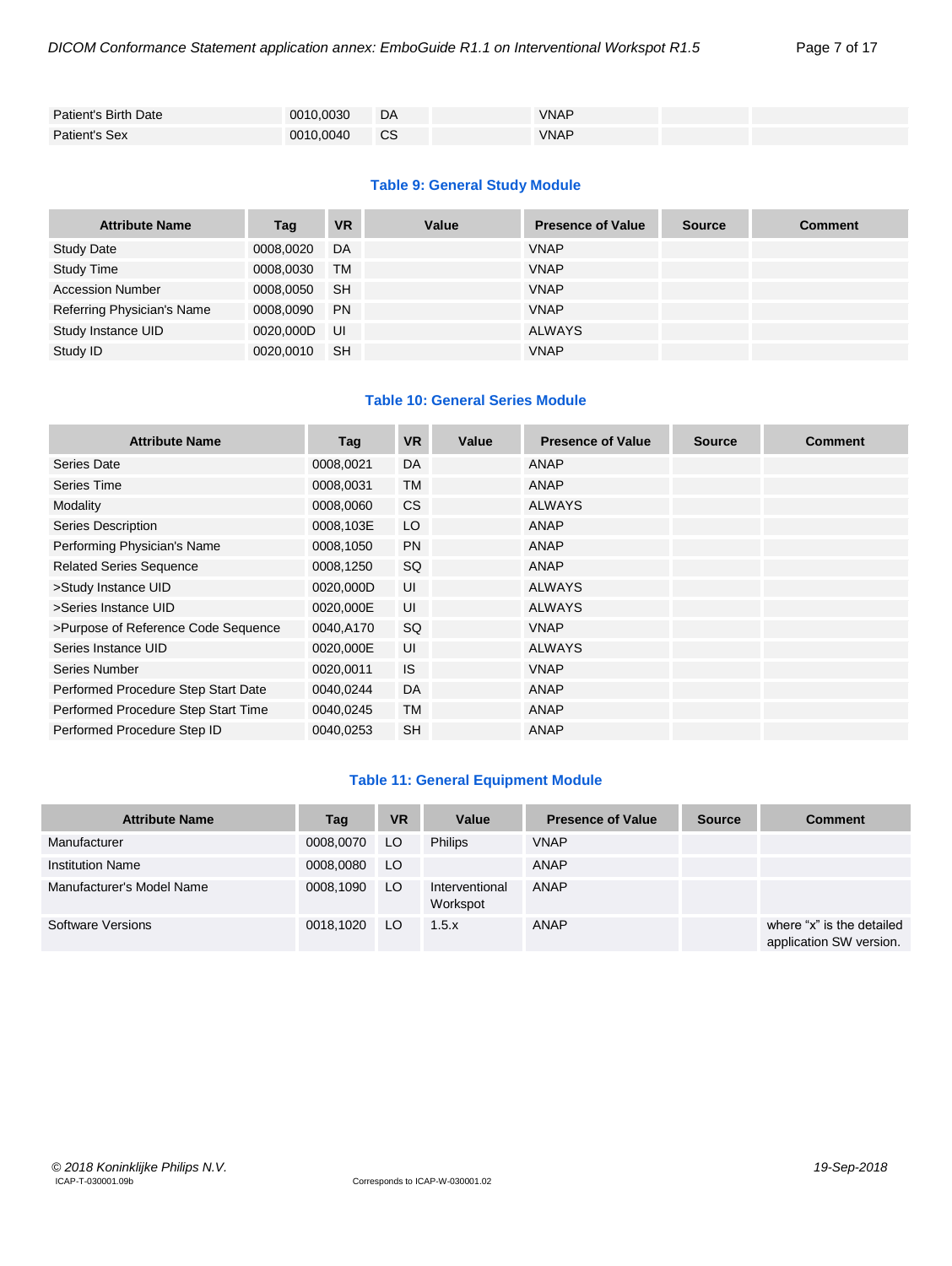|  | <b>Table 12: General Image Module</b> |  |
|--|---------------------------------------|--|
|  |                                       |  |

| <b>Attribute Name</b>       | Tag       | <b>VR</b> | Value | <b>Presence of Value</b> | <b>Source</b> | <b>Comment</b> |
|-----------------------------|-----------|-----------|-------|--------------------------|---------------|----------------|
| Image Type                  | 0008,0008 | <b>CS</b> |       | <b>ANAP</b>              |               |                |
| <b>Acquisition Date</b>     | 0008,0022 | DA        |       | <b>ANAP</b>              |               |                |
| <b>Content Date</b>         | 0008,0023 | DA        |       | <b>VNAP</b>              |               |                |
| <b>Acquisition Time</b>     | 0008,0032 | <b>TM</b> |       | <b>ANAP</b>              |               |                |
| <b>Content Time</b>         | 0008,0033 | <b>TM</b> |       | <b>VNAP</b>              |               |                |
| <b>Instance Number</b>      | 0020,0013 | IS.       |       | <b>VNAP</b>              |               |                |
| <b>Patient Orientation</b>  | 0020,0020 | <b>CS</b> |       | <b>ANAP</b>              |               |                |
| Lossy Image Compression     | 0028,2110 | <b>CS</b> |       | <b>ANAP</b>              |               |                |
| Icon Image Sequence         | 0088,0200 | SQ        |       | <b>ANAP</b>              |               |                |
| >Samples per Pixel          | 0028,0002 | US        |       | <b>ALWAYS</b>            |               |                |
| >Photometric Interpretation | 0028,0004 | <b>CS</b> |       | <b>ALWAYS</b>            |               |                |
| >Rows                       | 0028,0010 | US        |       | <b>ALWAYS</b>            |               |                |
| >Columns                    | 0028,0011 | US        |       | <b>ALWAYS</b>            |               |                |
| >Bits Allocated             | 0028,0100 | US        |       | <b>ALWAYS</b>            |               |                |
| >Bits Stored                | 0028,0101 | US        |       | <b>ALWAYS</b>            |               |                |
| >High Bit                   | 0028,0102 | US        |       | <b>ALWAYS</b>            |               |                |
| >Pixel Representation       | 0028,0103 | <b>US</b> |       | <b>ALWAYS</b>            |               |                |
| >Pixel Data                 | 7FE0,0010 | OW/OB     |       | <b>ANAP</b>              |               |                |
| >Image Type                 | 0008,0008 | <b>CS</b> |       | <b>ANAP</b>              |               |                |
| >SOP Class UID              | 0008,0016 | UI        |       | <b>ANAP</b>              |               |                |
| >SOP Instance UID           | 0008,0018 | UI        |       | <b>ANAP</b>              |               |                |
| >Instance Number            | 0020,0013 | IS.       |       | <b>ANAP</b>              |               |                |
| >Patient Orientation        | 0020,0020 | CS        |       | <b>ANAP</b>              |               |                |

#### **Table 13: Image Pixel Module**

| <b>Attribute Name</b>       | Tag       | <b>VR</b> | Value | <b>Presence of Value</b> | <b>Source</b> | <b>Comment</b> |
|-----------------------------|-----------|-----------|-------|--------------------------|---------------|----------------|
| Samples per Pixel           | 0028,0002 | <b>US</b> |       | <b>ALWAYS</b>            |               |                |
| Photometric Interpretation  | 0028,0004 | CS.       |       | <b>ALWAYS</b>            |               |                |
| Rows                        | 0028,0010 | US.       |       | <b>ALWAYS</b>            |               |                |
| Columns                     | 0028,0011 | <b>US</b> |       | <b>ALWAYS</b>            |               |                |
| <b>Bits Allocated</b>       | 0028,0100 | US.       |       | <b>ALWAYS</b>            |               |                |
| <b>Bits Stored</b>          | 0028,0101 | <b>US</b> |       | <b>ALWAYS</b>            |               |                |
| High Bit                    | 0028,0102 | US.       |       | <b>ALWAYS</b>            |               |                |
| <b>Pixel Representation</b> | 0028,0103 | US.       |       | <b>ALWAYS</b>            |               |                |
| Pixel Data                  | 7FE0.0010 | OB/OW     |       | <b>VNAP</b>              |               |                |

#### **Table 14: Cine Module**

| <b>Attribute Name</b> | Tag       | <b>VR</b>   | Value | <b>Presence of Value</b> | Source | Comment |
|-----------------------|-----------|-------------|-------|--------------------------|--------|---------|
| Cine Rate             | 0018.0040 | <b>I</b> IS |       | <b>ANAP</b>              |        |         |
| Frame Time            | 0018.1063 | <b>DS</b>   |       | <b>ALWAYS</b>            |        |         |

#### **Table 15: Multi-Frame Module**

| <b>Attribute Name</b> | Taq       | <b>VR</b> | Value | <b>Presence of Value</b> | <b>Source</b> | Comment |
|-----------------------|-----------|-----------|-------|--------------------------|---------------|---------|
| Number of Frames      | 0028.0008 | <b>IS</b> |       | <b>ALWAYS</b>            |               |         |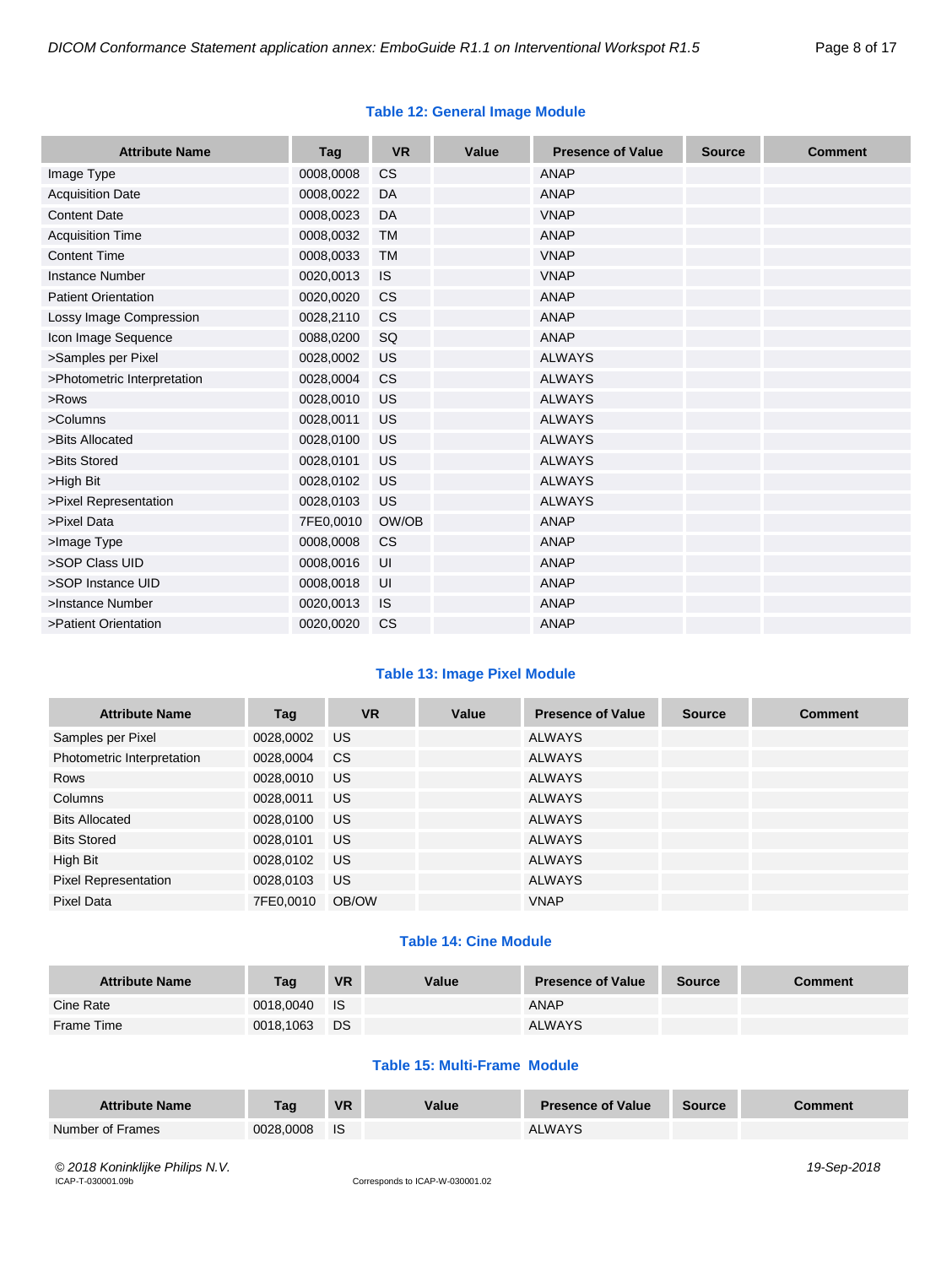Frame Increment Pointer 0028,0009 AT ALWAYS

#### **Table 16: Display Shutter Module**

| <b>Attribute Name</b>              | Tag       | <b>VR</b> | Value | <b>Presence of Value</b> | <b>Source</b> | <b>Comment</b> |
|------------------------------------|-----------|-----------|-------|--------------------------|---------------|----------------|
| <b>Shutter Shape</b>               | 0018,1600 | CS.       |       | <b>ALWAYS</b>            |               |                |
| <b>Shutter Left Vertical Edge</b>  | 0018,1602 | <b>IS</b> |       | <b>ALWAYS</b>            |               |                |
| <b>Shutter Right Vertical Edge</b> | 0018,1604 | ⊟ IS      |       | <b>ALWAYS</b>            |               |                |
| Shutter Upper Horizontal Edge      | 0018,1606 | <b>IS</b> |       | <b>ALWAYS</b>            |               |                |
| Shutter Lower Horizontal Edge      | 0018,1608 | - IS      |       | <b>ALWAYS</b>            |               |                |

#### **Table 17: X-Ray Image Module**

| <b>Attribute Name</b>        | Tag       | <b>VR</b>     | Value | <b>Presence of Value</b> | <b>Source</b> | <b>Comment</b> |
|------------------------------|-----------|---------------|-------|--------------------------|---------------|----------------|
| Image Type                   | 0008,0008 | <b>CS</b>     |       | <b>ALWAYS</b>            |               |                |
| Samples per Pixel            | 0028,0002 | <b>US</b>     |       | <b>ALWAYS</b>            |               |                |
| Photometric Interpretation   | 0028.0004 | <sub>CS</sub> |       | <b>ALWAYS</b>            |               |                |
| Frame Increment Pointer      | 0028,0009 | AT            |       | <b>ALWAYS</b>            |               |                |
| <b>Bits Allocated</b>        | 0028.0100 | <b>US</b>     |       | <b>ALWAYS</b>            |               |                |
| <b>Bits Stored</b>           | 0028,0101 | <b>US</b>     |       | <b>ALWAYS</b>            |               |                |
| High Bit                     | 0028,0102 | <b>US</b>     |       | <b>ALWAYS</b>            |               |                |
| <b>Pixel Representation</b>  | 0028,0103 | <b>US</b>     |       | <b>ALWAYS</b>            |               |                |
| Pixel Intensity Relationship | 0028,1040 | <b>CS</b>     |       | <b>ALWAYS</b>            |               |                |
| Lossy Image Compression      | 0028.2110 | <b>CS</b>     |       | <b>ALWAYS</b>            |               |                |

#### **Table 18: X-Ray Acquisition Module**

| <b>Attribute Name</b>    | Tag          | <b>VR</b> | Value | <b>Presence of Value</b> | <b>Source</b> | <b>Comment</b> |
|--------------------------|--------------|-----------|-------|--------------------------|---------------|----------------|
| <b>KVP</b>               | 0018,0060    | DS        |       | <b>VNAP</b>              |               |                |
| Exposure Time            | 0018,1150 IS |           |       | <b>VNAP</b>              |               |                |
| <b>Radiation Setting</b> | 0018,1155    | CS.       |       | <b>ALWAYS</b>            |               |                |
| Imager Pixel Spacing     | 0018,1164    | <b>DS</b> |       | <b>ANAP</b>              |               |                |
| <b>Pixel Spacing</b>     | 0028,0030    | DS        |       | <b>ALWAYS</b>            |               |                |

#### **Table 19: X-Ray Table Module**

| <b>Attribute Name</b> | Taq       | <b>VR</b> | Value | <b>Presence of Value</b> | <b>Source</b> | Comment |
|-----------------------|-----------|-----------|-------|--------------------------|---------------|---------|
| <b>Table Motion</b>   | 0018.1134 | DS        |       | <b>VNAP</b>              |               |         |
| Table Angle           | 0018,1138 | DS        |       | ANAP                     |               |         |

#### **Table 20: XA Positioner Module**

| <b>Attribute Name</b>             | Tag       | <b>VR</b> | Value | <b>Presence of Value</b> | <b>Source</b> | <b>Comment</b> |
|-----------------------------------|-----------|-----------|-------|--------------------------|---------------|----------------|
| Distance Source to Patient        | 0018.1111 | DS        |       | ANAP                     |               |                |
| Distance Source to Patient        | 0018.1111 | DS        |       | ANAP                     |               |                |
| <b>Positioner Motion</b>          | 0018.1500 | - CS      |       | <b>VNAP</b>              |               |                |
| <b>Positioner Primary Angle</b>   | 0018.1510 | DS        |       | <b>VNAP</b>              |               |                |
| <b>Positioner Secondary Angle</b> | 0018.1511 | DS        |       | <b>VNAP</b>              |               |                |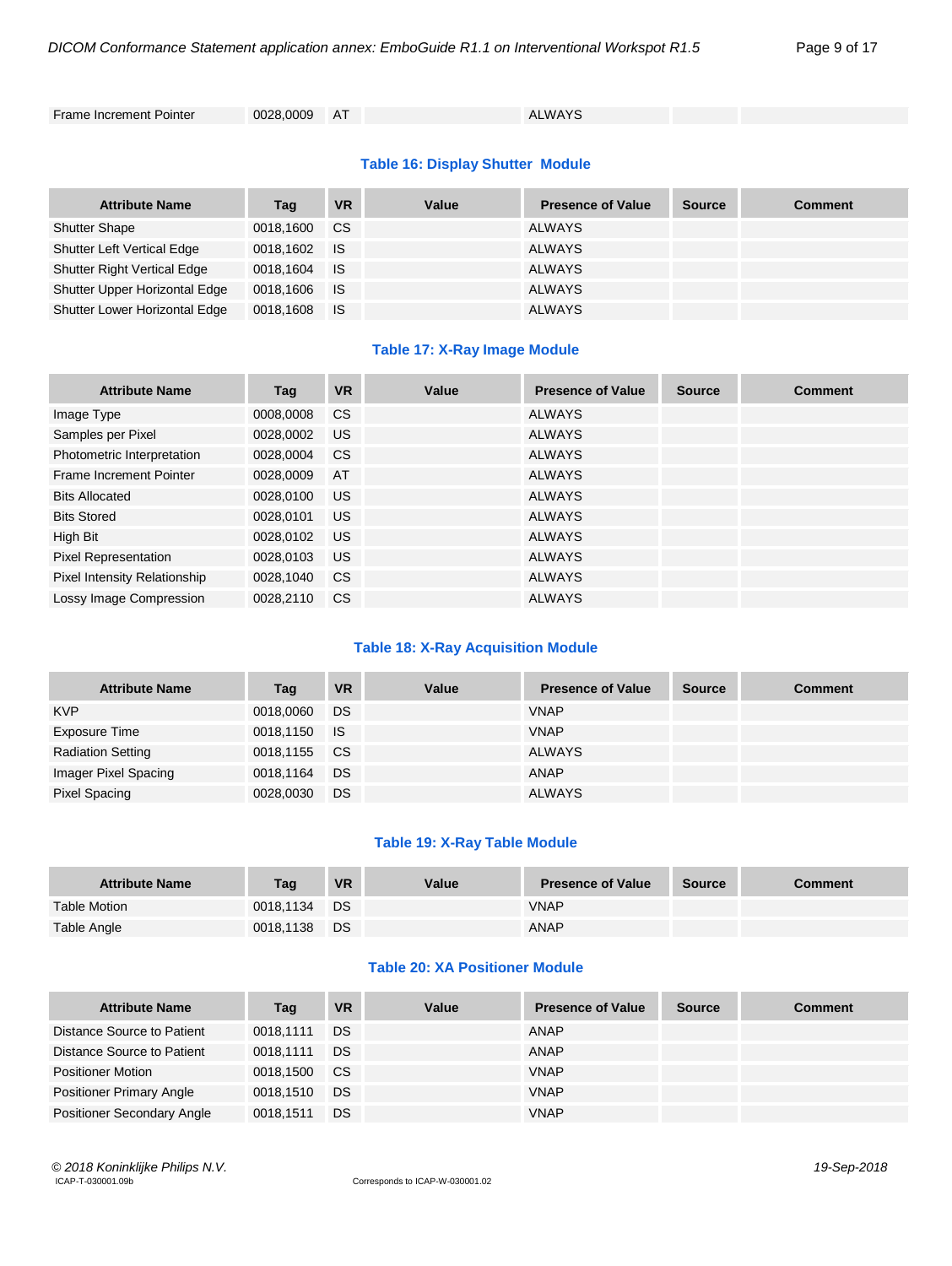| <b>Positioner Primary Angle</b><br>Increment   | 0018,1520 | DS | <b>VNAP</b> |  |
|------------------------------------------------|-----------|----|-------------|--|
| <b>Positioner Secondary Angle</b><br>Increment | 0018,1521 | DS | <b>VNAP</b> |  |

#### **Table 21: DX Detector Module**

| <b>Attribute Name</b> | Tag       | <b>VR</b> | Value | <b>Presence of Value</b> | Source | Comment |
|-----------------------|-----------|-----------|-------|--------------------------|--------|---------|
| Imager Pixel Spacing  | 0018.1164 | <b>DS</b> |       | <b>ALWAYS</b>            |        |         |
| Pixel Spacing         | 0028.0030 | DS        |       | <b>ALWAYS</b>            |        |         |

#### **Table 22: VOI LUT Module**

| <b>Attribute Name</b> | Taq       | <b>VR</b> | Value | <b>Presence of Value</b> | <b>Source</b> | <b>Comment</b> |
|-----------------------|-----------|-----------|-------|--------------------------|---------------|----------------|
| <b>Window Center</b>  | 0028.1050 | DS.       |       | <b>ALWAYS</b>            |               |                |
| Window Width          | 0028.1051 | <b>DS</b> |       | <b>ALWAYS</b>            |               |                |

#### **Table 23: SOP Common Module**

| <b>Attribute Name</b>  | Tag       | <b>VR</b> | Value                           | <b>Presence of Value</b> | <b>Source</b> | <b>Comment</b> |
|------------------------|-----------|-----------|---------------------------------|--------------------------|---------------|----------------|
| Instance Creation Date | 0008.0012 | <b>DA</b> |                                 | <b>ANAP</b>              |               |                |
| Instance Creation Time | 0008.0013 | <b>TM</b> |                                 | <b>ANAP</b>              |               |                |
| SOP Class UID          | 0008,0016 | UI        | 1.2.840.10008.5.1.4.1.1<br>12.1 | <b>ALWAYS</b>            |               |                |
| SOP Instance UID       | 0008,0018 | UI        |                                 | <b>ALWAYS</b>            |               |                |
| Instance Number        | 0020,0013 | <b>IS</b> |                                 | <b>ANAP</b>              |               |                |

### <span id="page-9-0"></span>**2.1.2.3. Raw data Storage SOP class**

#### **Table 24: IOD of Created Raw Data Storage SOP Class Instances**

| <b>Information Entity</b> | <b>Module</b>                     | <b>Presence Of Module</b> |
|---------------------------|-----------------------------------|---------------------------|
| Patient                   | <b>Patient Module</b>             | <b>ALWAYS</b>             |
| Study                     | <b>General Study Module</b>       | <b>ALWAYS</b>             |
| <b>Series</b>             | <b>General Series Module</b>      | ALWAYS                    |
| Frame of Reference        | Frame of Reference Module         | <b>OPTIONAL</b>           |
| Equipment                 | <b>General Equipment Module</b>   | <b>ALWAYS</b>             |
| Image                     | <b>Acquisition Context Module</b> | <b>ALWAYS</b>             |
|                           | Raw Data Module                   | <b>ALWAYS</b>             |
|                           | SOP Common Module                 | <b>ALWAYS</b>             |

#### **Table 25 : Patient Module**

| <b>Attribute Name</b> | Tag       | <b>VR</b> | Value | <b>Presence of Value</b> | <b>Source</b> | <b>Comment</b>             |
|-----------------------|-----------|-----------|-------|--------------------------|---------------|----------------------------|
| Patient's Name        | 0010,0010 | <b>PN</b> |       | <b>ALWAYS</b>            | <b>COPY</b>   | copied from source<br>data |
| Patient ID            | 0010.0020 | LO        |       | <b>ALWAYS</b>            | <b>COPY</b>   | copied from source<br>data |
| Patient's Birth Date  | 0010,0030 | DA        |       | <b>VNAP</b>              | <b>COPY</b>   | copied from source<br>data |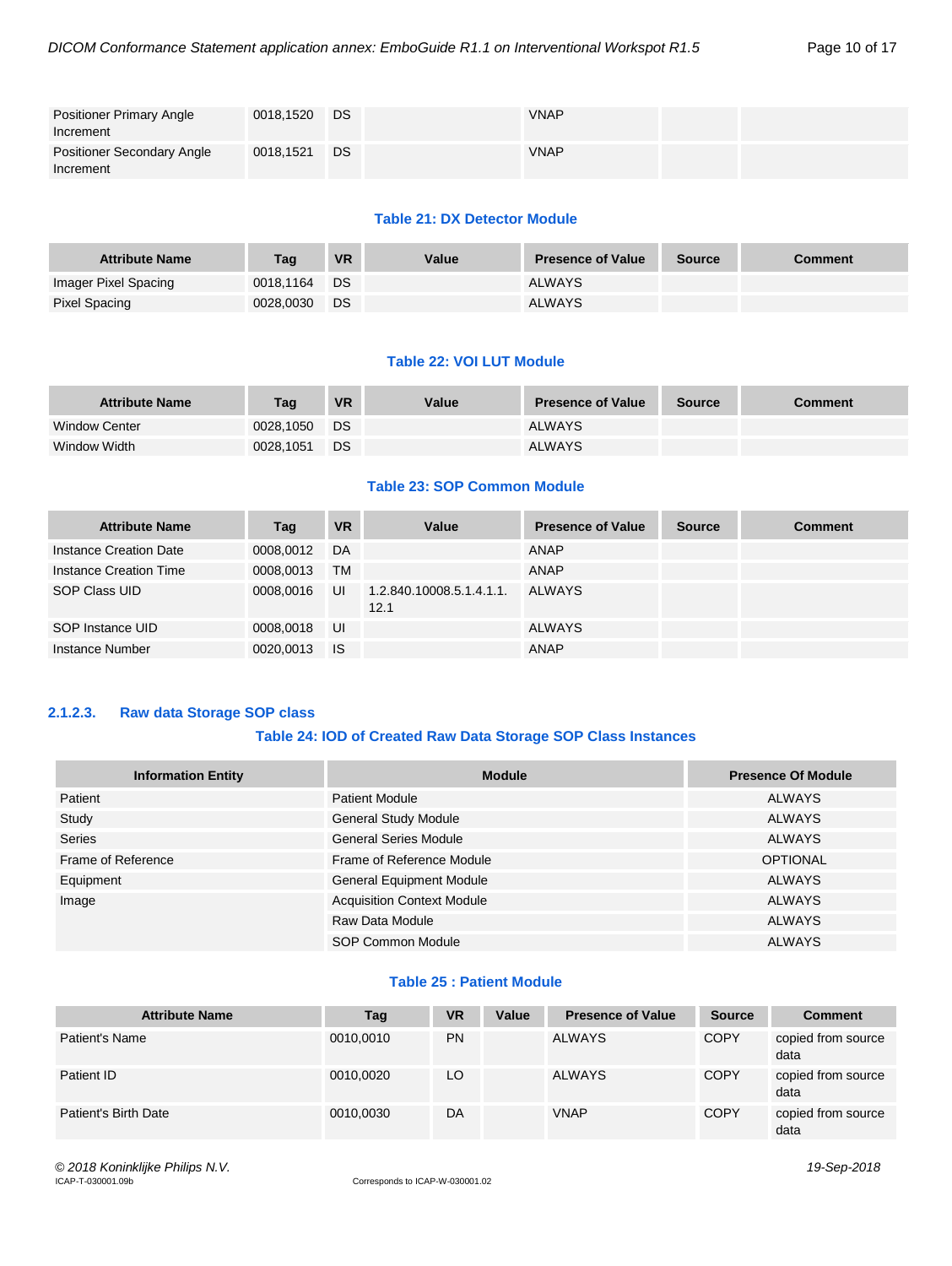| Patient's Sex | 0010.0040 | СS | <b>ALWAYS</b> | <b>COPY</b> | copied from source |
|---------------|-----------|----|---------------|-------------|--------------------|
|               |           |    |               |             | data               |

#### **Table 26 : General Study Module**

| <b>Attribute Name</b>      | Tag       | <b>VR</b> | Value | <b>Presence of Value</b> | <b>Source</b> | <b>Comment</b>             |
|----------------------------|-----------|-----------|-------|--------------------------|---------------|----------------------------|
| <b>Study Date</b>          | 0008.0020 | DA        |       | <b>ALWAYS</b>            | <b>COPY</b>   | copied from<br>source data |
| <b>Study Time</b>          | 0008.0030 | <b>TM</b> |       | <b>ALWAYS</b>            | <b>COPY</b>   | copied from<br>source data |
| Referring Physician's Name | 0008.0090 | <b>PN</b> |       | <b>VNAP</b>              | <b>COPY</b>   | copied from<br>source data |
| Study Instance UID         | 0020.000D | UI        |       | <b>ALWAYS</b>            | <b>COPY</b>   | copied from<br>source data |
| Study ID                   | 0020.0010 | <b>SH</b> |       | <b>ALWAYS</b>            | <b>COPY</b>   | copied from<br>source data |
| <b>Accession Number</b>    | 0008.0050 | <b>SH</b> |       | <b>EMPTY</b>             | COPY, USER    | copied from<br>source data |

#### **Table 27 : General Series Module**

| <b>Attribute Name</b>               | Tag       | <b>VR</b> | Value | <b>Presence of Value</b> | <b>Source</b> | <b>Comment</b>             |
|-------------------------------------|-----------|-----------|-------|--------------------------|---------------|----------------------------|
| <b>Series Date</b>                  | 0008,0021 | DA        |       | <b>ANAP</b>              | <b>COPY</b>   | copied from<br>source data |
| Series Time                         | 0008,0031 | <b>TM</b> |       | <b>ANAP</b>              | <b>COPY</b>   | copied from<br>source data |
| Modality                            | 0008,0060 | <b>CS</b> |       | <b>ALWAYS</b>            | <b>COPY</b>   | copied from<br>source data |
| Series Description                  | 0008,103E | LO        |       | <b>ANAP</b>              |               |                            |
| Performing Physicians' name         | 0008,1050 | <b>PN</b> |       | <b>ANAP</b>              |               |                            |
| <b>Related Series Sequence</b>      | 0008,1250 | SQ        |       | <b>ANAP</b>              |               |                            |
| >Study Instance UID                 | 0020,000D | UI        |       | <b>ALWAYS</b>            |               |                            |
| >Series Instance UID                | 0020,000E | UI        |       | <b>ALWAYS</b>            | <b>COPY</b>   | copied from<br>source data |
| >Purpose of Reference Code Sequence | 0040,A170 | SQ        |       | <b>VNAP</b>              |               |                            |
| Series Instance UID                 | 0020,000E | UI        |       | <b>ALWAYS</b>            |               |                            |
| Series Number                       | 0020,0011 | IS        |       | <b>VNAP</b>              | <b>COPY</b>   | copied from<br>source data |
| Laterality                          | 0020,0060 | <b>CS</b> |       | <b>ANAP</b>              |               |                            |
| Performed Procedure Step Start Date | 0040,0244 | DA        |       | ANAP                     |               |                            |
| Performed Procedure Step Start Time | 0040,0245 | <b>TM</b> |       | <b>ANAP</b>              |               |                            |
| Performed Procedure Step ID         | 0040,0253 | <b>SH</b> |       | <b>ANAP</b>              |               |                            |

#### **Table 28: Frame of Reference Module**

| <b>Attribute Name</b>        | Tag       | <b>VR</b> | Value | <b>Presence of Value</b> | Source      | <b>Comment</b>             |
|------------------------------|-----------|-----------|-------|--------------------------|-------------|----------------------------|
| Frame of Reference UID       | 0020.0052 | IJI       |       | <b>ALWAYS</b>            | <b>COPY</b> | copied from<br>source data |
| Position Reference Indicator | 0020.1040 | LO.       |       | <b>VNAP</b>              | <b>COPY</b> | copied from<br>source data |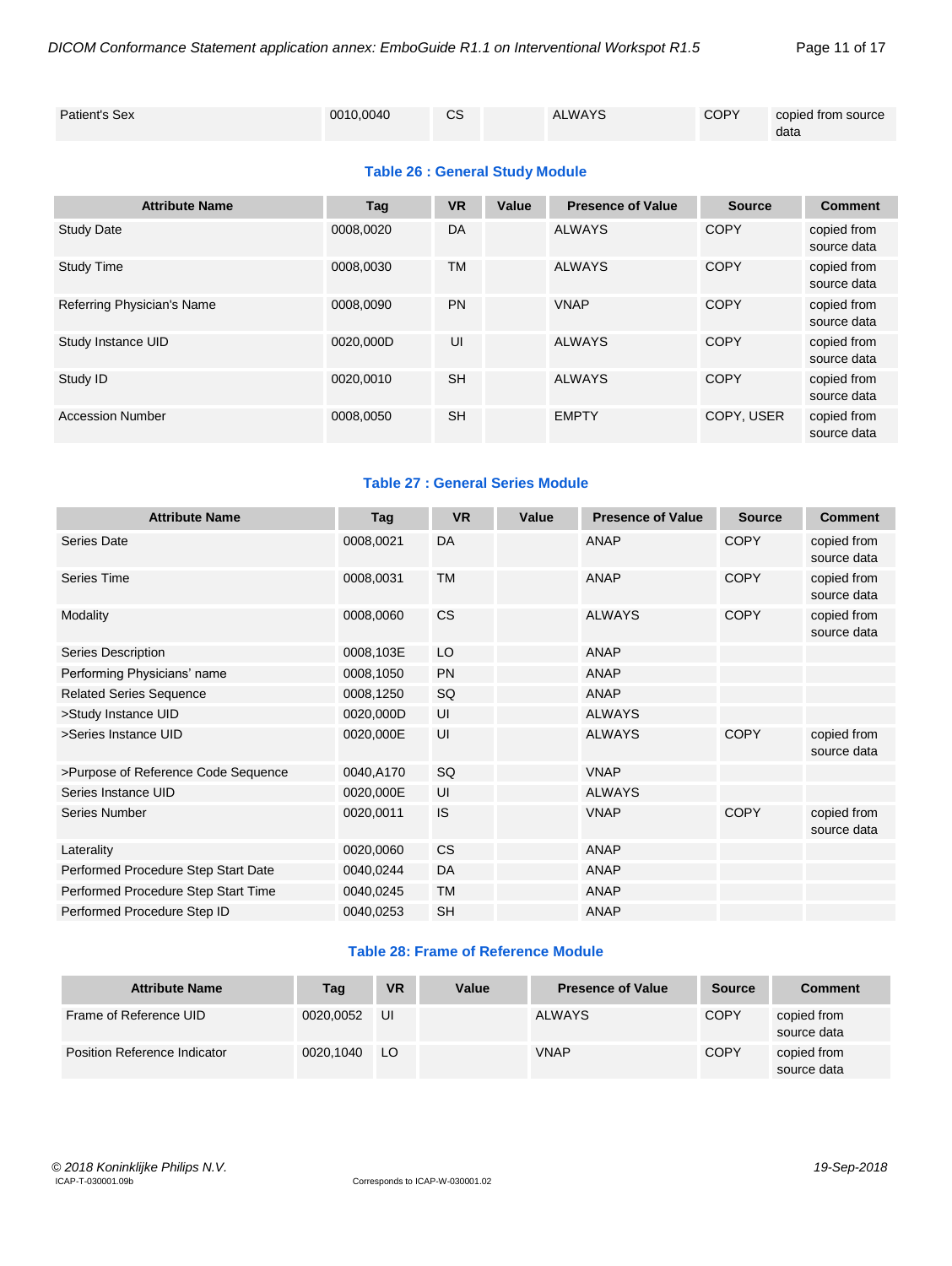### **Table 29: General Equipment Module**

| <b>Attribute Name</b>     | Tag       | <b>VR</b> | Value                   | <b>Presence of Value</b> | <b>Source</b> | <b>Comment</b>                                                                           |
|---------------------------|-----------|-----------|-------------------------|--------------------------|---------------|------------------------------------------------------------------------------------------|
| Manufacturer              | 0008,0070 | LO        | <b>Philips</b>          | <b>VNAP</b>              | <b>FIXED</b>  |                                                                                          |
| <b>Institution Name</b>   | 0008,0080 | LO        |                         | <b>ANAP</b>              | <b>USER</b>   |                                                                                          |
| Manufacturer's Model Name | 0008,1090 | LO        | Interventional Workspot | ANAP                     | <b>FIXED</b>  |                                                                                          |
| Software Versions         | 0018,1020 | LO        | 1.5.x                   | ANAP                     | <b>COPY</b>   | copied from<br>source data<br>where "x" is the<br>detailed<br>application SW<br>version. |

#### **Table 30: Acquisition Context Module**

| <b>Attribute Name</b>                  | <b>Tag</b> | <b>VR</b> | Value | <b>Presence of Value</b> | Source      | <b>Comment</b>             |
|----------------------------------------|------------|-----------|-------|--------------------------|-------------|----------------------------|
| Acquisition Context Sequence 0040,0555 |            | - SQ      |       | VNAP                     | <b>COPY</b> | copied from<br>source data |

#### **Table 31: Raw Data Module**

| <b>Attribute Name</b> | Tag       | <b>VR</b> | Value | <b>Presence of Value</b> | <b>Source</b> | <b>Comment</b>             |
|-----------------------|-----------|-----------|-------|--------------------------|---------------|----------------------------|
| Content Date          | 0008,0023 | DA        |       | <b>ALWAYS</b>            | <b>COPY</b>   | copied from<br>source data |
| <b>Content Time</b>   | 0008,0033 | <b>TM</b> |       | <b>ALWAYS</b>            | <b>COPY</b>   | copied from<br>source data |
| Creator Version UID   | 0008,9123 | UI        |       | <b>ALWAYS</b>            | <b>COPY</b>   | copied from<br>source data |
| Instance Number       | 0020,0013 | IS        |       | ANAP                     | <b>COPY</b>   | copied from<br>source data |

#### **Table 32: SOP Common Module**

| <b>Attribute Name</b>                 | Tag       | <b>VR</b> | Value                      | <b>Presence of</b><br>Value | <b>Source</b> | <b>Comment</b>             |
|---------------------------------------|-----------|-----------|----------------------------|-----------------------------|---------------|----------------------------|
| SOP Class UID                         | 0008.0016 | UI        | 1.2.840.10008.5.1.4.1.1.66 | <b>ALWAYS</b>               | COPY          | copied from<br>source data |
| SOP Instance UID                      | 0008.0018 | UI        |                            | <b>ALWAYS</b>               | <b>COPY</b>   | copied from<br>source data |
| Original Specialized SOP<br>Class UID | 0008.001B | UI        |                            | <b>VNAP</b>                 | COPY          | copied from<br>source data |
| Instance Creation Date                | 0008.0012 | DA        |                            | <b>VNAP</b>                 | <b>COPY</b>   | copied from<br>source data |
| Instance Creation Time                | 0008.0013 | TM        |                            | <b>VNAP</b>                 | <b>COPY</b>   | copied from<br>source data |
| Instance Number                       | 0020.0013 | IS        |                            | <b>VNAP</b>                 |               |                            |

#### <span id="page-11-0"></span>**2.1.2.4. Secondary Capture Image Storage SOP class**

#### **Table 33: IOD of Created Secondary Capture Image Storage SOP Class Instances**

| <b>Information Entity</b> | <b>Module</b>                   | <b>Presence Of Module</b> |
|---------------------------|---------------------------------|---------------------------|
| Patient                   | <b>Patient Module</b>           | <b>ALWAYS</b>             |
| Study                     | <b>General Study Module</b>     | <b>ALWAYS</b>             |
| Series                    | <b>General Series Module</b>    | <b>ALWAYS</b>             |
| Equipment                 | <b>General Equipment Module</b> | <b>CONDITIONAL</b>        |
|                           | <b>SC Equipment Module</b>      | ALWAYS                    |
| Image                     | General Image Module            | <b>ALWAYS</b>             |
|                           | Image Pixel Module              | <b>ALWAYS</b>             |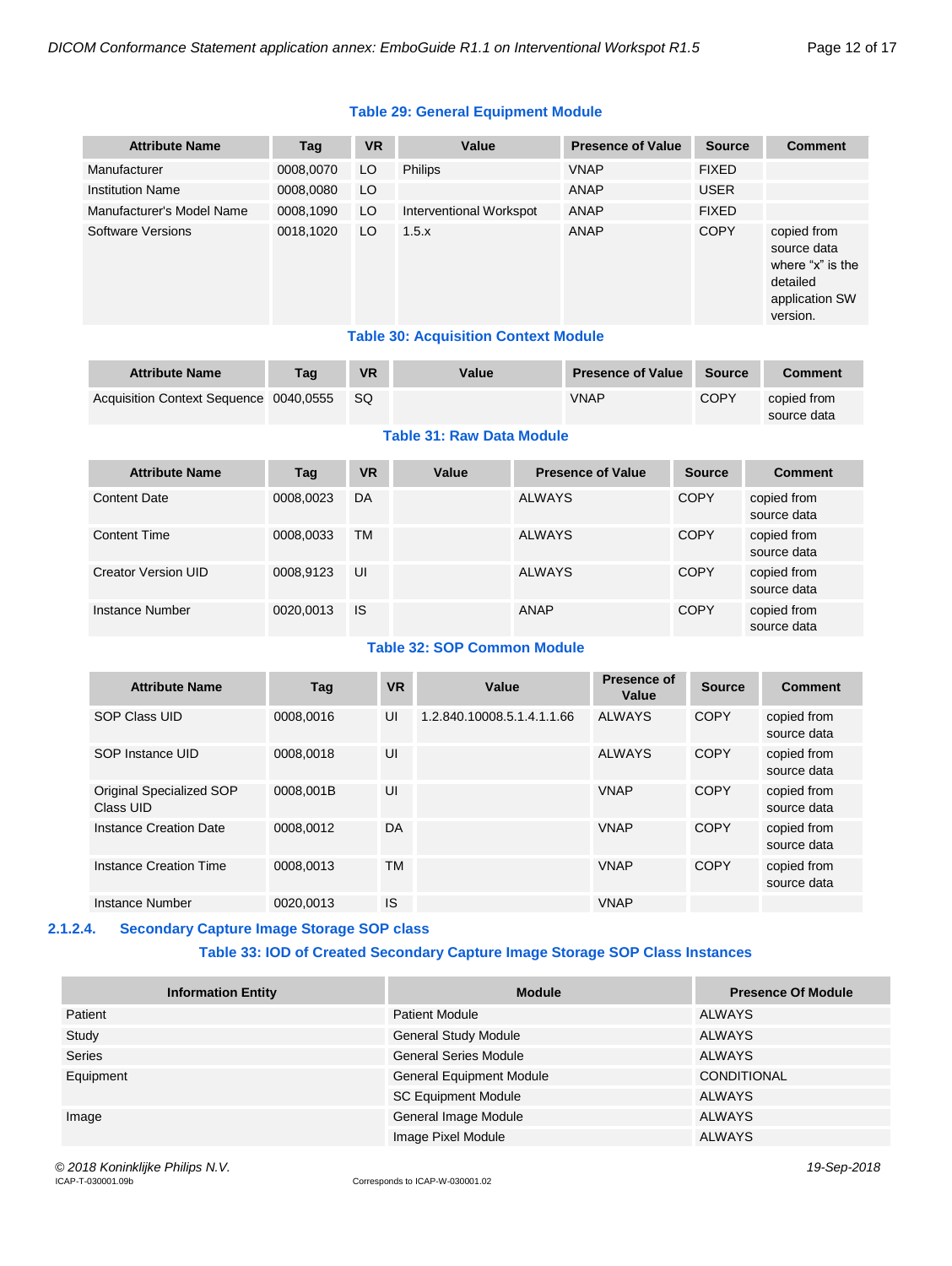SOP Common Module ALWAYS

#### **Table 34: Patient Module**

| <b>Attribute Name</b> | Tag       | <b>VR</b> | Value | <b>Presence of Value</b> | <b>Source</b> | <b>Comment</b>             |
|-----------------------|-----------|-----------|-------|--------------------------|---------------|----------------------------|
| Patient's Name        | 0010,0010 | <b>PN</b> |       | <b>ALWAYS</b>            | <b>COPY</b>   | copied from source<br>data |
| Patient ID            | 0010,0020 | LO        |       | <b>ALWAYS</b>            | <b>COPY</b>   | copied from source<br>data |
| Patient's Birth Date  | 0010,0030 | DA        |       | <b>ALWAYS</b>            | <b>COPY</b>   | copied from source<br>data |
| Patient's Sex         | 0010,0040 | <b>CS</b> |       | <b>ALWAYS</b>            | <b>COPY</b>   | copied from source<br>data |

#### **Table 35: General Study Module**

| <b>Attribute Name</b>      | Tag       | <b>VR</b> | Value | <b>Presence of Value</b> | <b>Source</b> | <b>Comment</b>             |
|----------------------------|-----------|-----------|-------|--------------------------|---------------|----------------------------|
| <b>Study Date</b>          | 0008.0020 | DA        |       | ALWAYS                   | <b>COPY</b>   | copied from source<br>data |
| <b>Study Time</b>          | 0008.0030 | <b>TM</b> |       | ALWAYS                   | <b>COPY</b>   | copied from source<br>data |
| <b>Accession Number</b>    | 0008.0050 | <b>SH</b> |       | <b>VNAP</b>              |               |                            |
| Referring Physician's Name | 0008.0090 | <b>PN</b> |       | <b>VNAP</b>              | <b>COPY</b>   | copied from source<br>data |
| Study Instance UID         | 0020.000D | UI        |       | <b>ALWAYS</b>            | <b>COPY</b>   | copied from source<br>data |
| Study ID                   | 0020,0010 | <b>SH</b> |       | <b>ALWAYS</b>            | <b>COPY</b>   | copied from source<br>data |

#### **Table 36: General Series Module**

| <b>Attribute Name</b>               | Taq       | <b>VR</b> | Value | <b>Presence of Value</b> | <b>Source</b> | <b>Comment</b>             |
|-------------------------------------|-----------|-----------|-------|--------------------------|---------------|----------------------------|
| Series Date                         | 0008,0021 | DA        |       | <b>ALWAYS</b>            | <b>COPY</b>   | copied from source<br>data |
| Series Time                         | 0008,0031 | <b>TM</b> |       | <b>ALWAYS</b>            | <b>COPY</b>   | copied from source<br>data |
| Modality                            | 0008,0060 | <b>CS</b> |       | <b>ALWAYS</b>            | <b>COPY</b>   | copied from source<br>data |
| Series Instance UID                 | 0020,000E | UI        |       | <b>ALWAYS</b>            | <b>COPY</b>   | copied from source<br>data |
| Series Number                       | 0020,0011 | IS        |       | <b>VNAP</b>              | <b>COPY</b>   | copied from source<br>data |
| <b>Related Series Sequence</b>      | 0008,1250 | SQ        |       | <b>VNAP</b>              |               |                            |
| >Study Instance UID                 | 0020,000D | UI        |       | <b>ALWAYS</b>            |               |                            |
| >Series Instance UID                | 0020,000E | UI        |       | <b>ALWAYS</b>            |               |                            |
| >Purpose of Reference Code Sequence | 0040.A170 | SQ        |       | <b>EMPTY</b>             |               |                            |

#### **Table 37: General Equipment Module**

| <b>Attribute Name</b>     | Tag       | <b>VR</b> | Value                          | <b>Presence of Value</b> | <b>Source</b> | <b>Comment</b> |
|---------------------------|-----------|-----------|--------------------------------|--------------------------|---------------|----------------|
| Manufacturer              | 0008,0070 |           | Philips                        | <b>VNAP</b>              |               |                |
| <b>Station Name</b>       | 0008.1010 | SH        |                                | ANAP                     |               |                |
| Manufacturer's Model Name | 0008.1090 | LO        | Interventional Workspot ALWAYS |                          | <b>FIXED</b>  |                |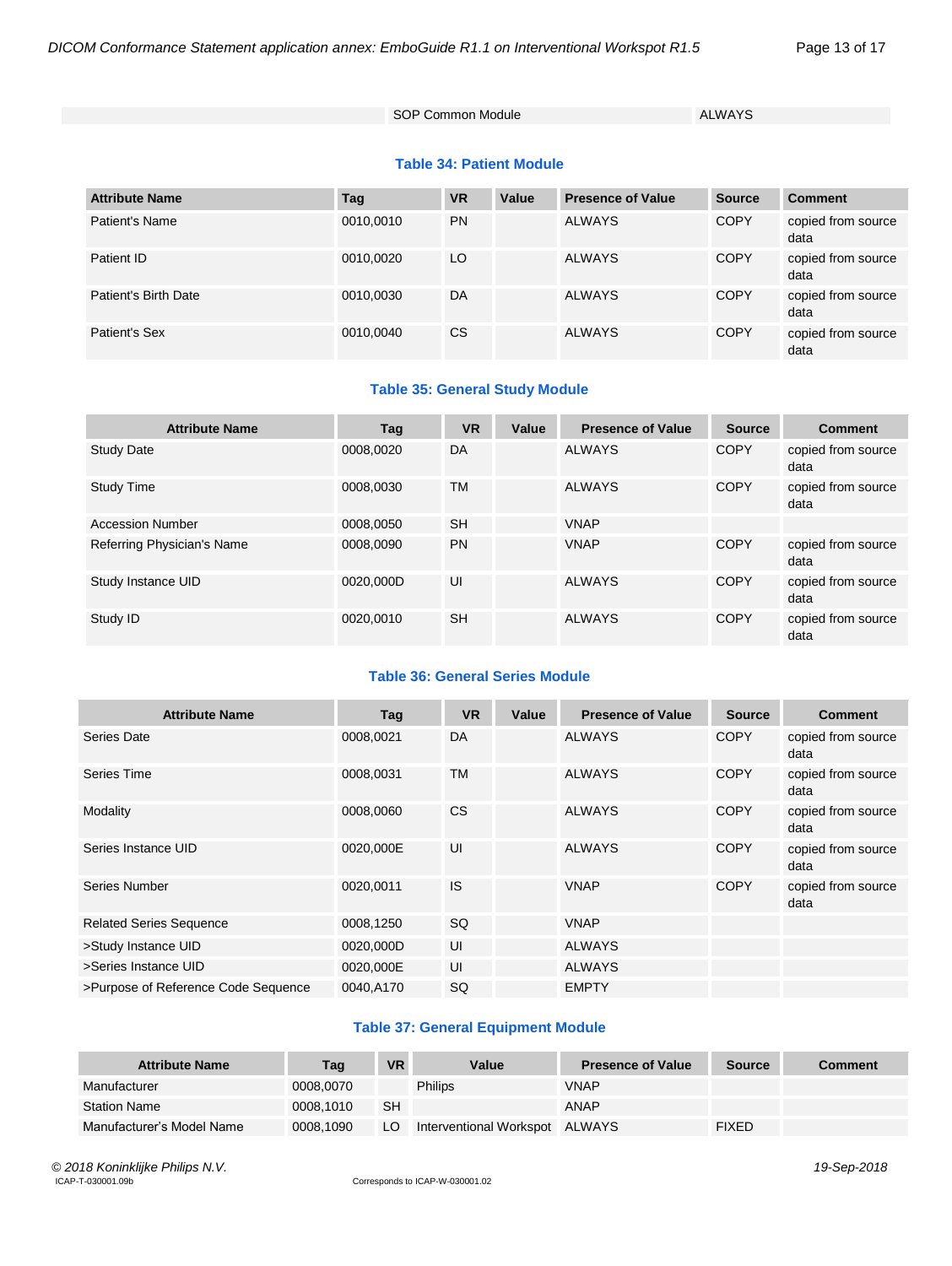| Software Versions | 0018.1020 | LO $1.5.x$ | <b>ALWAYS</b> | <b>FIXED</b> | where "x" is the<br>detailed application<br>SW version. |
|-------------------|-----------|------------|---------------|--------------|---------------------------------------------------------|
|                   |           |            |               |              |                                                         |

#### **Table 38 : SC Equipment Module**

| <b>Attribute Name</b>  | Taq       | <b>VR</b> | Value      | <b>Presence of Value</b> | <b>Source</b> | <b>Comment</b> |
|------------------------|-----------|-----------|------------|--------------------------|---------------|----------------|
| Modality               | 0008.0060 | CS        |            | <b>ANAP</b>              |               |                |
| <b>Conversion Type</b> | 0008.0064 | CS        | <b>WSD</b> | <b>ALWAYS</b>            |               |                |

#### **Table 39: General Image Module**

| <b>Attribute Name</b>      | Tag       | <b>VR</b> | Value | <b>Presence of Value</b> | Source | <b>Comment</b> |
|----------------------------|-----------|-----------|-------|--------------------------|--------|----------------|
| Instance Number            | 0020.0013 | 1S        |       | <b>ALWAYS</b>            |        |                |
| <b>Patient Orientation</b> | 0020.0020 | <b>CS</b> |       | <b>VNAP</b>              |        |                |

#### **Table 40: Image Pixel Module**

| <b>Attribute Name</b>       | Tag       | <b>VR</b> | Value          | <b>Presence of Value</b> | <b>Source</b> | <b>Comment</b>             |
|-----------------------------|-----------|-----------|----------------|--------------------------|---------------|----------------------------|
| Samples per Pixel           | 0028,0002 | <b>US</b> |                | <b>ALWAYS</b>            |               |                            |
| Photometric Interpretation  | 0028,0004 | <b>CS</b> |                | <b>ALWAYS</b>            |               |                            |
| <b>Planar Configuration</b> | 0028,0006 | <b>US</b> |                | <b>ALWAYS</b>            |               |                            |
| <b>Rows</b>                 | 0028,0010 | <b>US</b> |                | <b>ALWAYS</b>            | <b>COPY</b>   | copied from<br>source data |
| Columns                     | 0028,0011 | <b>US</b> |                | <b>ALWAYS</b>            | <b>COPY</b>   | copied from<br>source data |
| <b>Bits Allocated</b>       | 0028,0100 | <b>US</b> | 8              | <b>ALWAYS</b>            |               |                            |
| <b>Bits Stored</b>          | 0028,0101 | <b>US</b> | 8              | <b>ALWAYS</b>            |               |                            |
| High Bit                    | 0028,0102 | <b>US</b> | $\overline{7}$ | <b>ALWAYS</b>            |               |                            |
| <b>Pixel Representation</b> | 0028,0103 | <b>US</b> | 0000           | <b>ALWAYS</b>            | <b>COPY</b>   | copied from<br>source data |
| <b>Pixel Data</b>           | 7FE0,0010 | OW/OB     |                | <b>ALWAYS</b>            | <b>COPY</b>   | copied from<br>source data |

#### **Table 41: SOP Common Module**

| <b>Attribute Name</b>  | Tag       | <b>VR</b> | Value                     | <b>Presence of Value</b> | <b>Source</b> | <b>Comment</b>             |
|------------------------|-----------|-----------|---------------------------|--------------------------|---------------|----------------------------|
| SOP Class UID          | 0008,0016 | UI        | 1.2.840.10008.5.1.4.1.1.7 | <b>ALWAYS</b>            | <b>FIXED</b>  |                            |
| SOP Instance UID       | 0008,0018 | UI        |                           | <b>ALWAYS</b>            | <b>COPY</b>   | copied from<br>source data |
| Instance Creation Date | 0008,0012 | DA        |                           | ANAP                     | <b>COPY</b>   | copied from<br>source data |
| Instance Creation Time | 0008.0013 | <b>TM</b> |                           | ANAP                     | <b>COPY</b>   | copied from<br>source data |
| Instance Number        | 0020,0013 | <b>IS</b> |                           | ANAP                     | <b>COPY</b>   | copied from<br>source data |

### <span id="page-13-0"></span>**2.1.2.5. Multiframe True Color Secondary Capture Image Storage SOP class Table 42: IOD of Created Multiframe True Color Secondary Capture Image Storage SOP Class Instances**

| <b>Information Entity</b>                            | <b>Module</b>                   | <b>Presence Of Module</b> |
|------------------------------------------------------|---------------------------------|---------------------------|
| Patient                                              | <b>Patient Module</b>           | <b>ALWAYS</b>             |
| © 2018 Koninklijke Philips N.V.<br>ICAP-T-030001.09b | Corresponds to ICAP-W-030001.02 | 19-Sep-2018               |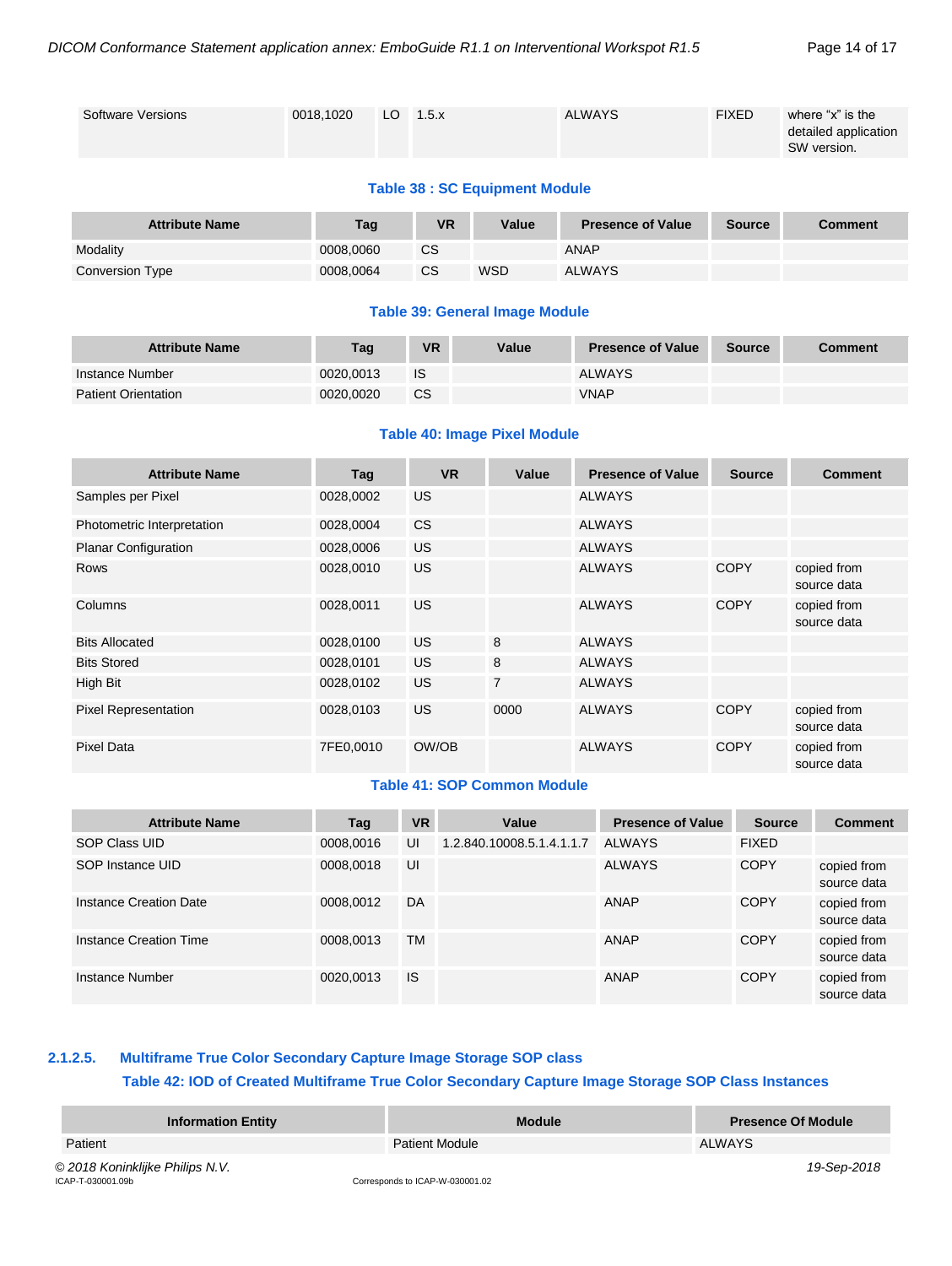| Study         | <b>General Study Module</b>          | <b>ALWAYS</b>      |
|---------------|--------------------------------------|--------------------|
| <b>Series</b> | <b>General Series Module</b>         | <b>ALWAYS</b>      |
| Equipment     | <b>General Equipment Module</b>      | <b>CONDITIONAL</b> |
|               | <b>SC Equipment Module</b>           | <b>ALWAYS</b>      |
| Image         | General Image Module                 | <b>ALWAYS</b>      |
|               | Image Pixel Module                   | <b>ALWAYS</b>      |
|               | Cine Module                          | <b>CONDITIONAL</b> |
|               | Multi-Frame Module                   | <b>ALWAYS</b>      |
|               | Multi-Frame Functional Groups Module | <b>OPTIONAL</b>    |
|               | SC Multi-frame Image Module          | <b>ALWAYS</b>      |
|               | SOP Common Module                    | <b>ALWAYS</b>      |

#### **Table 43: Patient Module**

| <b>Attribute Name</b> | Tag       | <b>VR</b> | Value | <b>Presence of Value</b> | <b>Source</b> | <b>Comment</b>             |
|-----------------------|-----------|-----------|-------|--------------------------|---------------|----------------------------|
| Patient's Name        | 0010,0010 | <b>PN</b> |       | <b>VNAP</b>              | <b>COPY</b>   | copied from source<br>data |
| Patient ID            | 0010,0020 | LO        |       | <b>VNAP</b>              | <b>COPY</b>   | copied from source<br>data |
| Patient's Birth Date  | 0010,0030 | DA        |       | <b>VNAP</b>              | <b>COPY</b>   | copied from source<br>data |
| Patient's Sex         | 0010,0040 | <b>CS</b> |       | <b>VNAP</b>              | <b>COPY</b>   | copied from source<br>data |

#### **Table 44: General Study Module**

| <b>Attribute Name</b>      | Tag       | <b>VR</b> | Value | <b>Presence of Value</b> | <b>Source</b> | <b>Comment</b>             |
|----------------------------|-----------|-----------|-------|--------------------------|---------------|----------------------------|
| <b>Study Date</b>          | 0008.0020 | DA        |       | <b>VNAP</b>              | <b>COPY</b>   | copied from source<br>data |
| Study Time                 | 0008.0030 | <b>TM</b> |       | <b>VNAP</b>              | <b>COPY</b>   | copied from source<br>data |
| <b>Accession Number</b>    | 0008,0050 | <b>SH</b> |       | <b>VNAP</b>              |               |                            |
| Referring Physician's Name | 0008,0090 | <b>PN</b> |       | <b>VNAP</b>              | <b>COPY</b>   | copied from source<br>data |
| Study Instance UID         | 0020.000D | UI        |       | <b>ALWAYS</b>            | <b>COPY</b>   | copied from source<br>data |
| Study ID                   | 0020,0010 | <b>SH</b> |       | <b>VNAP</b>              | <b>COPY</b>   | copied from source<br>data |

#### **Table 45: General Series Module**

| <b>Attribute Name</b>          | Tag       | <b>VR</b> | Value | <b>Presence of Value</b> | <b>Source</b> | <b>Comment</b>             |
|--------------------------------|-----------|-----------|-------|--------------------------|---------------|----------------------------|
| Series Date                    | 0008,0021 | DA        |       | ANAP                     | <b>COPY</b>   | copied from source<br>data |
| Series Time                    | 0008.0031 | TM        |       | ANAP                     | <b>COPY</b>   | copied from source<br>data |
| Modality                       | 0008.0060 | <b>CS</b> |       | <b>ALWAYS</b>            | <b>COPY</b>   | copied from source<br>data |
| Series Instance UID            | 0020,000E | UI        |       | <b>ALWAYS</b>            | <b>COPY</b>   | copied from source<br>data |
| Series Number                  | 0020.0011 | IS        |       | ANAP                     | <b>COPY</b>   | copied from source<br>data |
| <b>Related Series Sequence</b> | 0008,1250 | <b>SQ</b> |       | ANAP                     |               |                            |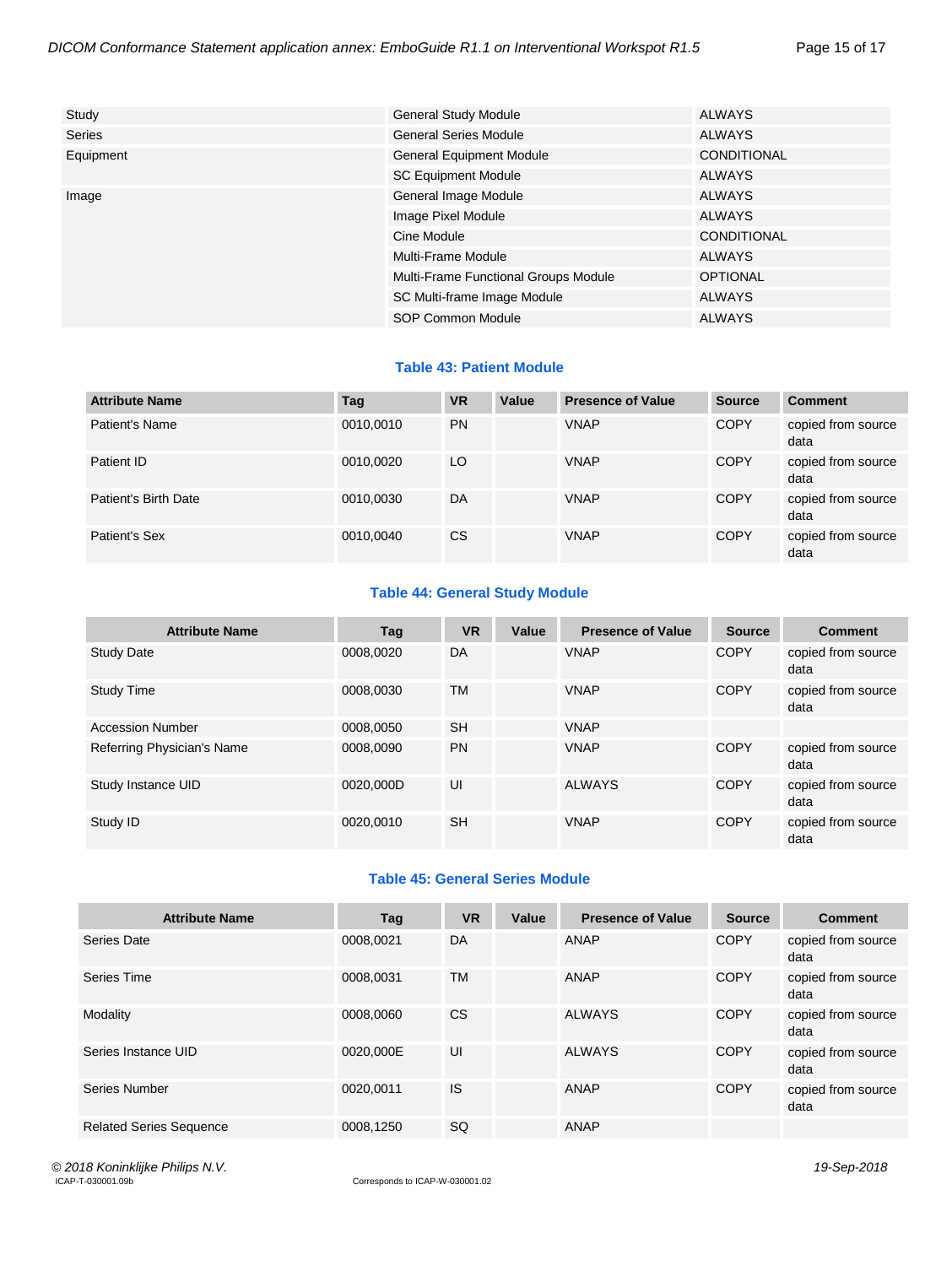|  | Page 16 of 17 |  |  |  |  |  |
|--|---------------|--|--|--|--|--|
|--|---------------|--|--|--|--|--|

| >Study Instance UID                 | 0020.000D | UI | <b>ALWAYS</b> |  |
|-------------------------------------|-----------|----|---------------|--|
| >Series Instance UID                | 0020.000E | UI | <b>ALWAYS</b> |  |
| >Purpose of Reference Code Sequence | 0040.A170 | SQ | VNAP          |  |

#### **Table 46: General Equipment Module**

| <b>Attribute Name</b>     | Tag       | <b>VR</b> | Value                   | <b>Presence of Value</b> | <b>Source</b> | <b>Comment</b>                                          |
|---------------------------|-----------|-----------|-------------------------|--------------------------|---------------|---------------------------------------------------------|
| Manufacturer              | 0008,0070 | LO        | <b>Philips</b>          | <b>VNAP</b>              | <b>COPY</b>   | copied from source<br>data                              |
| <b>Station Name</b>       | 0008,1010 | <b>SH</b> |                         | ANAP                     |               |                                                         |
| Manufacturer's Model Name | 0008,1090 | LO.       | Interventional Workspot | ANAP                     | <b>FIXED</b>  |                                                         |
| Software Versions         | 0018,1020 | LO        | 1.5.x                   | ANAP                     | <b>FIXED</b>  | where "x" is the<br>detailed application<br>SW version. |

#### **Table 47 : SC Equipment Module**

| <b>Attribute Name</b> | Taq       | <b>VR</b> | Value      | <b>Presence of Value</b> | <b>Source</b> | <b>Comment</b> |
|-----------------------|-----------|-----------|------------|--------------------------|---------------|----------------|
| Modality              | 0008.0060 | <b>CS</b> |            | ANAP                     |               |                |
| Conversion Type       | 0008.0064 | CS        | <b>WSD</b> | <b>ALWAYS</b>            |               |                |

#### **Table 48: General Image Module**

| <b>Attribute Name</b>      | Tag       | <b>VR</b> | Value | <b>Presence of Value</b> | Source | <b>Comment</b> |
|----------------------------|-----------|-----------|-------|--------------------------|--------|----------------|
| Instance Number            | 0020.0013 | <b>IS</b> |       | <b>VNAP</b>              |        |                |
| <b>Patient Orientation</b> | 0020.0020 | <b>CS</b> |       | <b>VNAP</b>              |        |                |
| Burned in Annotation       | 0028,0301 | <b>CS</b> |       | <b>ANAP</b>              |        |                |

#### **Table 49: Image Pixel Module**

| <b>Attribute Name</b>       | Tag       | <b>VR</b> | Value          | <b>Presence of Value</b> | <b>Source</b> | <b>Comment</b>             |
|-----------------------------|-----------|-----------|----------------|--------------------------|---------------|----------------------------|
| Samples per Pixel           | 0028,0002 | US.       |                | <b>ALWAYS</b>            |               |                            |
| Photometric Interpretation  | 0028,0004 | <b>CS</b> |                | <b>ALWAYS</b>            |               |                            |
| <b>Planar Configuration</b> | 0028,0006 | US.       |                | <b>ALWAYS</b>            |               |                            |
| <b>Rows</b>                 | 0028,0010 | US.       |                | <b>ALWAYS</b>            | <b>COPY</b>   | copied from<br>source data |
| Columns                     | 0028,0011 | US.       |                | <b>ALWAYS</b>            | <b>COPY</b>   | copied from<br>source data |
| <b>Bits Allocated</b>       | 0028,0100 | US.       | 8              | <b>ALWAYS</b>            |               |                            |
| <b>Bits Stored</b>          | 0028,0101 | US.       | 8              | <b>ALWAYS</b>            |               |                            |
| High Bit                    | 0028,0102 | US.       | $\overline{7}$ | <b>ALWAYS</b>            |               |                            |
| <b>Pixel Representation</b> | 0028,0103 | US.       | 0000           | <b>ALWAYS</b>            | <b>COPY</b>   | copied from<br>source data |
| <b>Pixel Data</b>           | 7FE0,0010 | OW/OB     |                | <b>ALWAYS</b>            | <b>COPY</b>   | copied from<br>source data |

#### **Table 50: Cine Module**

| <b>Attribute Name</b> | Tag       | <b>VR</b> | Value | <b>Presence of Value</b> | <b>Source</b> | <b>Comment</b> |
|-----------------------|-----------|-----------|-------|--------------------------|---------------|----------------|
| Frame Time            | 0018.1063 | DS        |       | <b>ALWAYS</b>            | <b>COPY</b>   | copied from    |
|                       |           |           |       |                          |               | source data    |